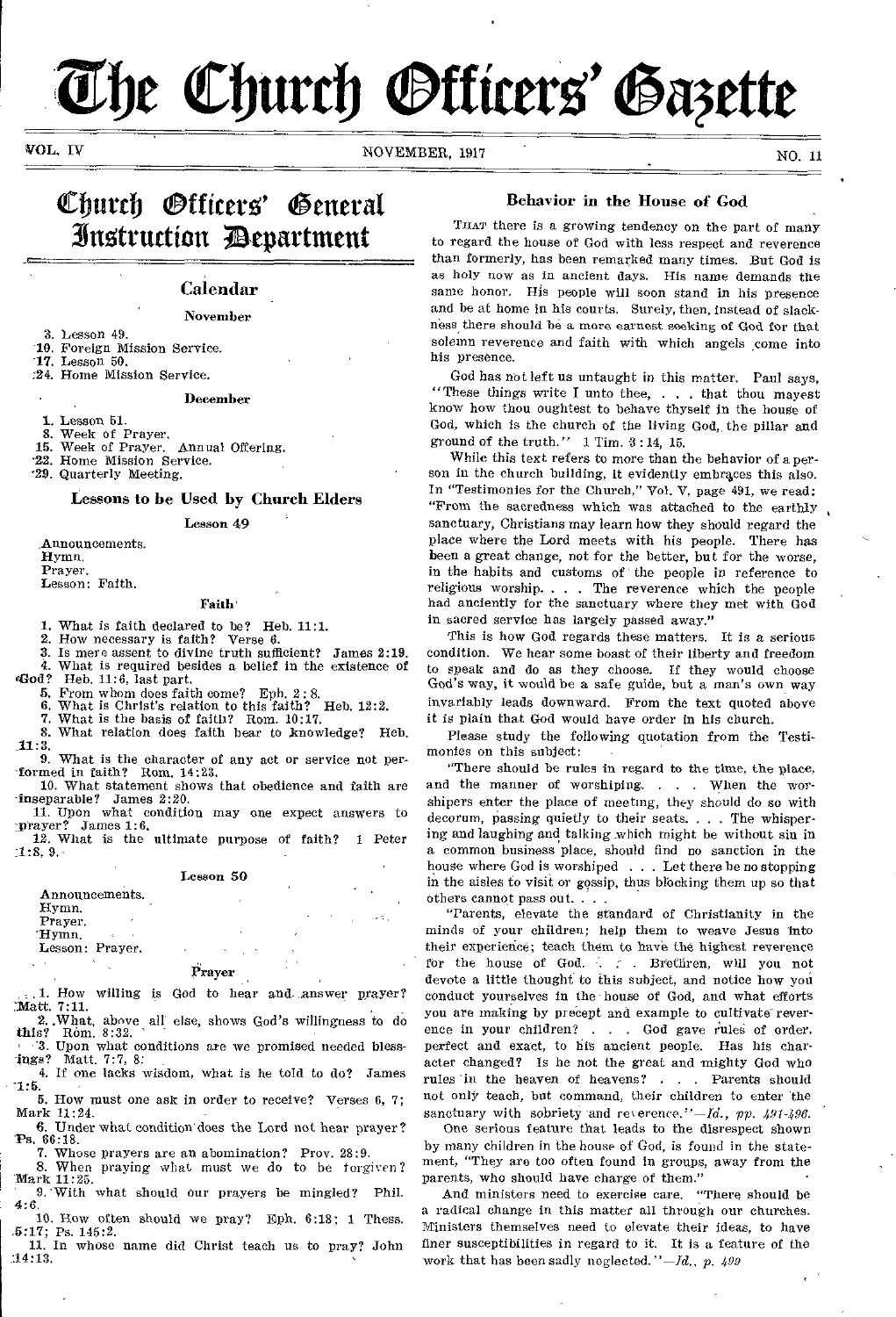The lack of respect that is so often manifested by both parents and children, as indicated in the above quotation, produces results even beyond the days of meetings, and character building in this world. I quote another most solemn Testimony:

"In heaven there is perfect order, perfect obedience, perfect peace and harmony. Those who have had no respect *for*  order or discipline in this life would have no respect for the order which is observed in heaven. They can never be admitted into heaven; for all worthy of an entrance there will love order and respect discipline. . . . When Christ shall come, he will not change the' character of any individual."—Id., *Vol. IV, p. 429.* 

When we see a child quiet and orderly in the house of God, choosing a place by his parents, rather than by those of his own age in some back part of the building, we say, "If that child is not led off by later associations, he will be found in the active work of God." On the other hand, when we see a child loud, violent, and coarse in the sacred place of worship, resenting the interference of church officials, sometimes upheld by parents in the same spirit, seeking out a place where he will be encouraged by others, inexperienced like himself, to disturb and annoy, we can but say, from the light. God has given, "If that child is not changed, made over new, as surely as the message came to Eli that his sons were lost beyond pardon, so surely the message must come to such parents that the order of heaven can never be marred by such as these."

Some parents may be tempted to feel that they have delayed too long in taking up the burden, but let them remember that God's resources are infinite; that the love of his heart for the wayward child, be it son or daughter, is boundless; and that abiding faith will accomplish all things.

"All things are possible to him that believeth."

CLAREN0E SANTEE.

# A Hint *for* Church Officers

Ir an elder or a missionary leader goes to one of the members and says to him, "I want you to take charge of this or that branch of the church work and become responsible for its development," the probabilities are nine to one in favor of nothing being done, or at least very little, and that in a superficial way. The requirement is too big and bulky to carry.

To think out the organization of any piece of congregational enterprise is a kind of responsibility that particularly takes time, and it cannot be done by turning to the subject at the end of a day, with a mind already worn out. Moreover, the very indefiniteness *of* the obligation, often vague and unmeasured, rests with several tons' weight of itself on a tired brain.

But let the elder or the missionary leader come to the member with a *definite* and sizable task,—something made up into a bundle that a man can lift,—a job to be finished and over with, if possible, at a given date,—and the probabilities are ninety-nine to one that the member will carry it through and do it well.

The way to make the fragments in a busy person's life count for the church and the cause, is for its elder or missionary leader carefully to cut out for him definite pieces of missionary work, not too big for the person to take care of inside the limits of those fragments.

Then the responsibility is on the elder and the missionary leader to put these pieces together in such fashion that, all in all, they will make one big and complete blanket of church activity for the whole community. This is a great responsibility, of course, necessitating both patience and skill, but it is the elder's and the missionary leader's h essential secret, in a busy world with busy people, of having usiness, and they cannot afford to shirk it. This is the a busy and a healthy church, ERNEST LLOYD.

# Tithing the Income

"THOU shalt truly tithe all the increase of thy seed, that the field bringeth forth year by year." Deut. 14 : 22. It is the seed's increase that is to be tithed. We are to tithe what is produced from the seed we sow. The increase of the seed is the income of the sower. To illustrate : A farmer sows twenty bushels of wheat in his field, and at the end of the year reaps two hundred bushels. This two hundred bushels is the increase of the seed, and should be tithed, after deducting, of course, certain necessary expenses which may have been incurred in either planting or harvesting the crop.

A man plants a bushel *of* potatoes, and digs ten, twenty, or more bushels. The seed has increased to this amount, and he should tithe it. The Lord's portion comes first, and we are to live, buy clothing, pay tuition for our children's schooling, etc., from what is left.

We must not confound the increase, or production of the seed we sow, with what we have at the end of the year. A man might have a bountiful crop, an abundant increase from the seed sown, and have no surplus at the end of the year.

The word translated increase in the text in question, is defined by Dr. Young, in his Analytical Concordance, as fruit, making the text read : "Thou shalt surely tithe all the fruit of thy seed." The Germans render it: "Thou shalt tithe all the income of thy seed," The Italian rendering is : "All the return of thy seed." Therefore, this text, rightly understood, in no way contradicts Lev. 27: 28-30; 2 Chron. 31: 4-6; Num. 18: 21, and others, which call for a tithe of all seed, fruit, herd, and flock.

The Lord makes rich promises to those who are faithful *in* returning to him his own. " Thy barns shall be filled with plenty," he declares, "and thy presses shall burst out with new wine." Prov, 3: 9, 10. "I will rebuke the devourer for your sakes. . . . And all nations shall call you blessed." Mal. 3: 11, 12. May God help all to be willing to bring all the tithes into the storehouse, that there may be meat in the Lord's house. CHAS. THOMPSON.

# "The Return of Jesus"

THE point of chief interest in the message we are to give is that Jesus will soon return to take his own people to dwell with him. All things else pertaining to the message are connected with the necessary preparation for his coming and the signs that show that coming near. Therefore we should always keep in mind this chief point and give it prominence in our work.

The latest book in the Current Events Series is "The Return of Jesus," and it deals with the subject in a comprehensive and convincing manner. The prices are twenty-five cents for paper covers and fifty cents for the cloth-bound book. You will want every unconverted relative you have, and every friend and neighbor, to *get a* copy of this book, but how will they get the books unless you act as God's agent? May we not depend on each church to see that its territory is thoroughly canvassed *for this* book? It will *sell* very readily in these stirring times. It is interesting to learn that already more than one million copies have been sold of these Current Events books. They are undoubtedly doing much to enlighten the people in regard to what the events now happening mean.

• "GOD is pleased when we take up our duties with grati tude, rejoicing that we are accounted worthy to be colaborers with him."

WHAT can we expect but deterioration in religious life when the people listen to sermon after sermon and do not put into practice the instruction given? The ability God has given, if not exercised, will degenerate, and men and women unemployed will become as tools that rust from inaction. *— "An Appeal to Our Churches," p, 11.*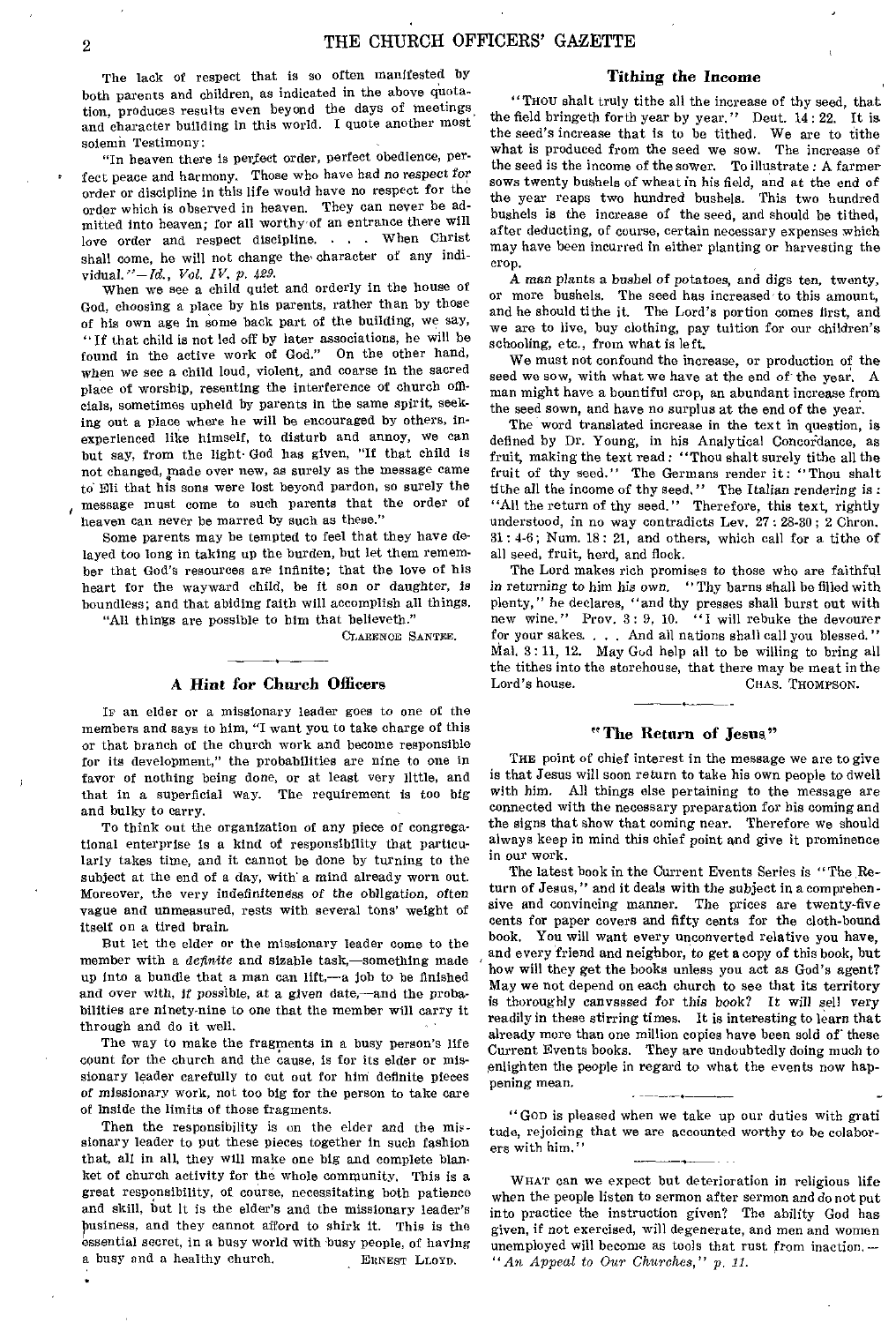# Home Missionary Department

# Suggestive Program for Fourth Sabbath Home Missionary Service

# *(To be held Novenwer 24)*

Opening Song: "Hymns and Tunes," No. 886; "Christ in Song." No. 895.

Prayer. Song: "Hymns and Tunes," No. 30; "Christ in Song," No. 887. Testimony Study: In the Southern Field.

Reading: What the Rural Schools of the South are Accomplishing.

Reading: Recent Experiences in School Work.

Reading: Needs of the Rural Schools.

Offering for Home Missionary Work. Closing Song: "Hymns and Tunes," No. 283; "Christ in Song," No. 438.

# Note to the Leaders

At the spring council of the North American Division Conference, the following recommendations were made:

"That the Christian Help bands in our churches be en couraged to assist these schools by sending them suitable

books, school supplies, and clothing. "That the children in our churches be enlisted to take part in this work by providing things helpful to the children in the rural schools.

"That the articles provided by the Christian Help bands and by the children be distributed by or under the direction of the Union conference educational secretaries, to those schools that are conducted in harmony with the recommendations of the Division Conference."

It was thought that many of the things needed could be collected among our own people and from friends and neighbors who would be interested in such a work as this. Business men who take no interest in foreign missions are interested in these efforts to uplift the poor and illiterate in this country. Commissioner Claxton, United States Bureau of Education, has said:

"Knowing this section and its people intimately, I am convinced that their greatest need is in good, schools adapted to their conditions—schools that will make them intelligent about the life they live; that will teach them what they need to know to enable them to adjust themselves to their environment and to conquer it; schools that will appeal to children and grown people alike: schools with courses of study growing out of their daily life as it is and throwing back into it a better and more efficient daily living."

There are needed in thirty of our rural schools in the Southern highlands, and also in twenty of our Negro mission schools of the South, books, clothing, and school supplies.

From many churches we hear of plans to send something to help in this blessed work, and there are many inquiries as to what would be acceptable and how, and where to send the gifts.

Among the many things that are most appropriate to send we name the following:

# *I. Books*

- a. Schoolbooks, Bibles, and songbooks, to give to the students.
- P. Books suitable for school libraries which may be consulted in connection with the Sabbath school and general study. In this list, histories, dictionaries, and Bible concordances are especially valuable.
- o. Denominational books, to be used in lending libraries.
- d. Good storybooks, from which teachers could read to the children.
- e. Old schoolbooks, used in our church schools, such as McKibbin's "Bible Lessons," Cady's "Bible Nature Series," Morton's "Advanced Geography," Coleman's<br>
"Hygienic Physiology," "True Education Reader<br>
Series," Hicks's "Champion Speller," Bell's "Nat-<br>
ural Method in English," Hale's Outline in Spelling,"<br>
Stone-Millis' Prim

# *2. Gifts for Children.*

Picture cards, old post cards and other sorts, cloth picture books (these are best made of paper cambric), small dressed dolls, with dresses that can be taken off, handkerchiefs, old wash neckties, small toys of any sort, pencils (three or four dozen).

# 3. *For Sewing Class*

Two papers needles, numbers 5-10; four spools white thread, numbers 40-50; four spools black thread, numbers 40-50; six spools luster cotton, varied colors; twenty thimbles, small to medium; pieces of cloth suitable for holders, sewing bags, small aprons, also for quilt blocks, pieces of outing flannel for babies' jackets and caps; odds and ends of tape; yarn or varied colors.

# *4. For the Industrial Classes*

Carpenters' tools of all kinds, including hammers, saws, planes, compasses, nail sets, rulers, sandpaper, and brads. Outfit for mending shoes, smaller garden tools.

# *5. Nurse's Kit.*

Old blankets for fomentation cloths, fever thermometer, hypodermic, scalpel, scissors, adhesive plaster three inches wide, tube carbolized vaseline, absorbent cotton, bottle grain alcohol, iodine (50 per cent), aromatic spirits of ammonia, bandage rolls (1, 2, and 3 inches), gauze (sterile), safety pins, needle and thread, surgeon's needle, catgut sutures, Epsom salts (or  $\frac{1}{2}$  doz. Seidlitz powders), lime-<br>water, powdered mustard, sirup of ipecac, witch-hazel, 1-<br>dram bottle oil of cloves (labeled "Poison"). This kit would cost approximately \$5.00.

# 6. *Clothing*

Partly worn clothing for men and boys, partly worn clothing for women and girls, children's clothing, babies' clothing, pieces of strong cloth for patching, pieces for patchwork quilts, including silk neckties, underclothing or

material from which it can he made. The children who attend these schools are not Adventists, and are used to celebrating Christmas; therefore the teachers use this opportunity for winning their love and confidence by making little gifts to them.

The books, clothing, etc., should be carefully packed and sent, freight paid, to the Southern Junior College, Ooltewah, Tenn.

From this center the goods will be distributed to the pools, according to their respective needs. Otherwise schools, according to their respective needs. some schools might get an abundance and others nothing. Will you not help your members to make a thorough canvass of their neighborhoods for such supplies as these? About twelve nurse's kits could be used. An almost unlimited number of books and clothing can be used.

Thinking men and women will appreciate the value of such a work as this, and will be glad to help gather together clothing, books, etc., for these schools.

# In the Southern Field

1. WHAT special message has the Lord sent us in regard; to the South?

"The Lord expects far more of us than we have given him in unselfish service for people of all classes in the Southern States of America. This field lies at our very doors, and in it there is a great work to be done for the Master."—"Testimonies *for the Church," Vol. VII, p. 220.* 

2. Should the poverty of people prevent our working for them?

"The poverty of the people to whom we are sent is not to prevent us from working for- them. Christ came to this earth to walk and work among the poor and suffering. They received the greatest share of his attention. And today. in the person of his children, he visits the poor and needy, relieving woe and alleviating suffering." $-Id$ , p. 226.

3. What should be established there?

"In many places schools should be established, and those who are tender and sympathetic, who, like the Saviour, are touched by the sight of woe and suffering, should teach old and young."—Id., *p. 228.* 

4. Who should carry out this work?

"Let Sabbath-keeping families move to the South and live out the truth before those who know it not. families can be a help to one another, but let them be careful to do nothing that will hedge up their way, Let them do Christian help work, feeding the hungry and clothing the naked. This will have a far stronger influence for good than the preaching of sermons."- $Id_{n}$ , p. 227.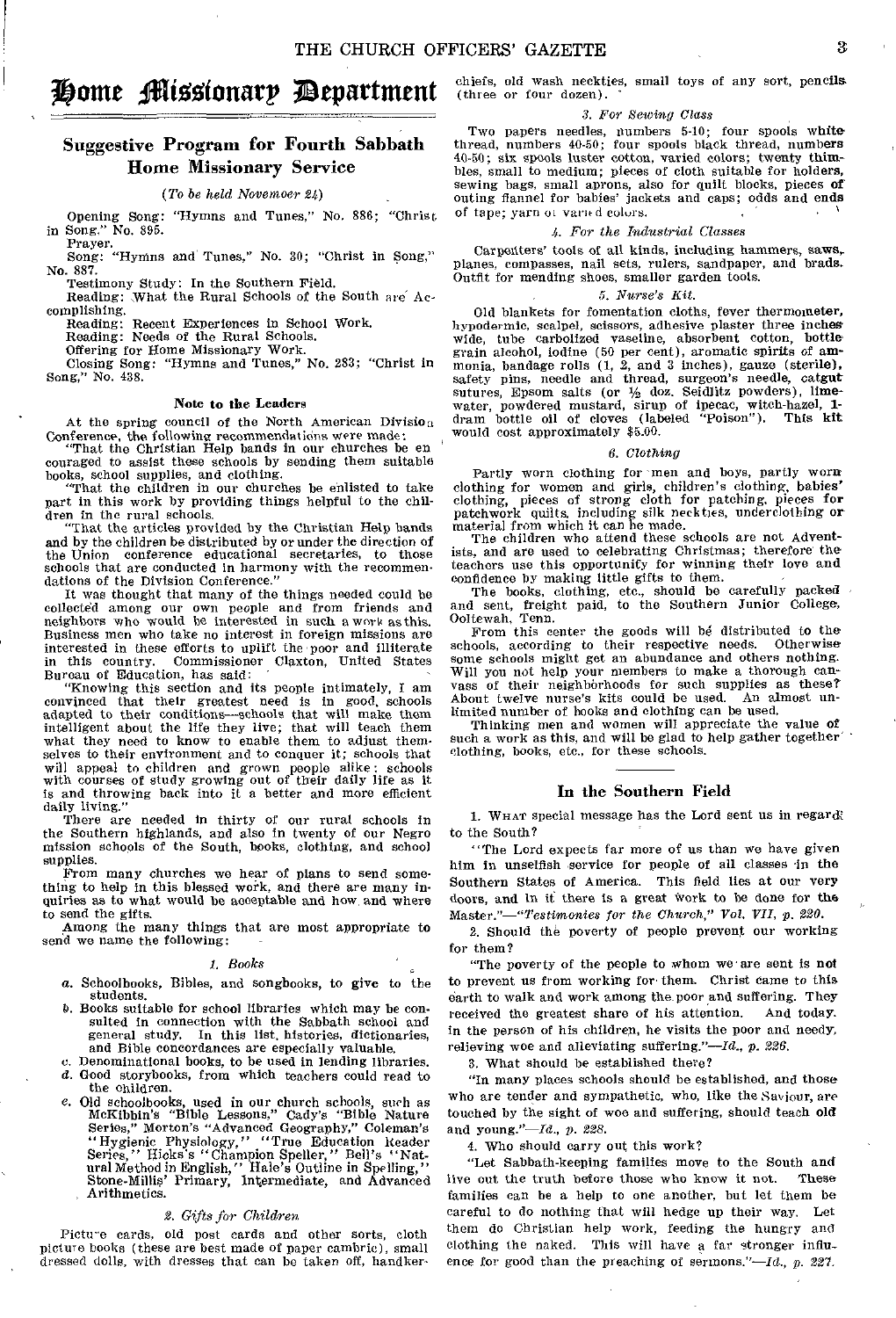# What the Rural Schools of the South are Accomplishing

*In the Organization of Churches.—Professor* Alden's school on the ridge was the first one of the industrial schools started in the highland district. That school now has a well-organized church that meets regularly, and it also has a good Sabbath school. Elder Ned Ashton held tent meetings in this community twice, and as a result a number of people from the outside came into the truth.

The Fountain Head School, Fountain Head, Tenn., was the second one of these schools established. There is now a good church organization at that place.

In the school located at Bon Aqua, Tenn., conducted by Elder and Mrs. C. N. Martin, there is a good church organization. This includes the people at Bon Aqua and the little company located near Burns.

Brother T, A. Graves and company, who are located at Lawrenceburg, Tenn., also have a church organization. In each of these cases the church is a part of the conference it is in. These churches stand for all points of the truth. Their members are tithe-paying people, and are doing a good community work. In all, about sixteen church organizations have been added to the southern conferences as a result of the rural school work.

*Community Uplift.—Along* the lines of community uplift, a number of very definite results are seen in various communities. For instance, there is a strong line of teaching against the use of tobacco and snuff, and the results of this teaching are seen in the gradual decrease of the amount of tobacco raised in the various communities.

Each school agitates the question of health reform, and it is known everywhere that these companies do not eat meat.

The school people take a positive position on the subject of raising good fruit, variety of grains, and the very best kinds of vegetables. In fact, they make an effort to raise practically all the food that they need for their tables.

In the matter of sanitation you will find that each of these little schools is a center for community uplift. Many of them are located in sections of the South where the hookworm disease gives a great deal of trouble. This disease is the result of poor sanitation and other conditions not favorable to good hygiene.

In- the screening of houses in order to keep flies away from the food and mosquitoes away from the people, a definite work is being done in practically every community.

In the matter of swearing and the use of bad language, our schools have an uplifting influence, and take a definite stand- against carrying weapons and such things as that, which is a matter that has to be guarded in many of these rural sections.

*Scattering Literature.—Each* little school is a center from which a large amount of literature on various subjects is scattered: In some places there is a regular resident canvasser who works the community; but where such an individual is not found, you Will find that every member of the- school family has an intense interest in placing literature in the hands of the neighbors.

*Care of the* Sick.—The schools from the very first have had a very large part in community work in caring for the sick, the poor, and the needy, going so far in many cases, as to provide clothing for many who attend the school.

*Better Crops.—It* is the object of each of these schools to teach by example as well as by precept the ability of the community to provide its own food, and they are helping people to take care of themselves financially. This is a movement which is very popular with the government today, and is one phase of the rural school work which has brought this system of education to the attention of the government officials.

*What One County Supervisor Says.—One* county supervisor, after investigating the work of some of our rural schools, said: "I have found them pure gold, 24-karat. I know; and our people know, what they can do, and what they are doing. They are in the forefront of the uplift *of the* rural *school.* They are helping *to* develop a love for the country, and to bring a solution of its problems that will turn the tide back from the city. If all the schools you people have started are like the three I know, we want more of them."

This is in harmony with the testimony Dr. Claxton gave concerning these same schools: "A *careful study of* these schools, their spirit and methods, their accomplishments and the hold that they have on the people of the communities in which they are located, as well as of the earnest and self-sacrificing zeal of their teachers, has led me to believe that they are better adapted to the needs of the people they serve than most other schools in this *section.*  They have discovered and adapted in the most practical way the vital principles of education too often neglected."

*A Religious* People.—The school !people everywhere are known as a praying people. They have the name of being a religious people, who understand the Spirit of prophecy, and who are able at the present time to give the Biblical interpretation of present conditions and other things that at e going on in the world. E. A. SUTHERLAND.

# Recent Experiences in Rural School Work

WE had just gathered three tubs of apples to can when a little boy, riding one horse and leading another, rode up. I knew what that meant. Some one had come for one of us to go with him to visit the sick. So it proved to be. The boy had a note, which said: "Mother is very sick with fever, and will Mrs. Martin come for a few days and nurse her?'

I said, "But I simply cannot go."

"You must," said Mr. Martin.

"But look at the work in the garden, and the fruit to can. Mary is already away caring for the sick, and no one is home but you and the two little boys."

"No matter," said Mr. Martin, "I can can the fruit, and we can get along all right until you get back. This is an opportunity not to be missed. You know this family has the most influence of any in the community, and they know little of us and our, work. They have been greatly prejudiced against us, and the Lord surely has opened the way for us to win them."

Well, I got ready quickly. I took the fomentation cloths, fever thermometer, some disinfectants, etc., along. We rode several miles, and when we came to the boy's home, I *saw* that the mother had a bad case *of* malarial feirer, They had anticipated my coming by getting some screens. The flies were swarming, but we soon had them out of the sickroom, although we had to fight them continually all the time I was there.

I stayed a few days, and then as my school was to begin Monday, I told them I would have to go. They begged me to stay. They could get no one else. The treatment I gave helped her so much. Often she would tell some of the neighbors that at first she did not like the idea of being wrapped up in a cold wet sheet, but when she got in she felt so good that she did not want to come out.

After thinking the matter over, I decided to stay another week, as I felt I was doing more good there than by teaching. So I stayed till she was out of danger. I never had any one appreciate help more than they did. One day she said to me: "Mrs. Martin, I have learned to love you. Isn't it strange what queer notions we get about people that we don't know much about? I can never be thankful enough for your coming here. I am sure you have saved my life."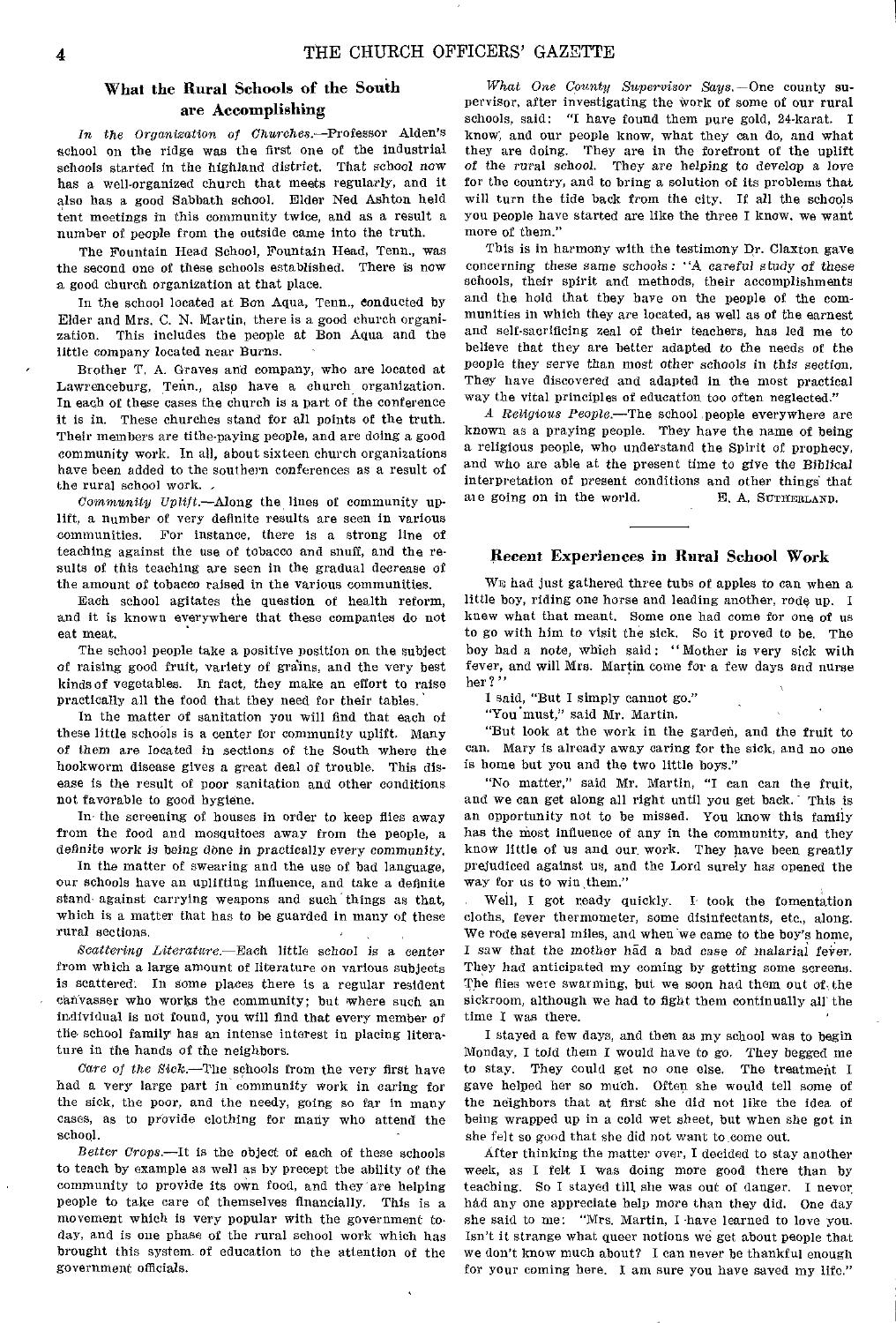I told her that I loved her too, and was so glad I could relieve her.

As the result of that two weeks' work we have gained stanch friends where before we had enemies. But the work! Well, I am almost ashamed to tell how "I have worked since coming home; teaching school (we have eighteen enrolled), and then canning fruit after school is out. Last week we canned two hundred quarts outside of school hours.

How I do enjoy the school! I have to begin the last of July. This is too early, I know, but all the schools here begin then, and we have never been able to get children to come after the holidays. Usually the weather and roads are too bad.

I was so pleased the first day of school this year. I gave an oral review of some of the Bible lessons I had given in the past, just to see if they really did remember what I told them. Nearly all remembered, after several months out of school, all the facts of creation, and many other things I had taught them. I have taught them every year now for six years. They seem almost like my own, and are glad to get back to school, Sometimes some of them start to some of the other schools, if they begin before ours does. But a few days is enough, and they are all in their places when our school begins.

The work has seemed slow in the past. None of the children have parents who can help them at home. If you can imagine children who have no knowledge of anything, absolutely nothing outside the faniily circle and neighborhood, and then try to teach them geography or history, even the simplest facts, you will find it takes lots of illustrating and explaining to give them the slightest idea of what a city or a railroad train looks like. But this year . I can see a remarkable improvement in the children. I think this is largely due to the increased interest the parents are taking. At first they could not understand why I would teach, and many times furnish books, for nothing. They thought I surely had an ax to grind. 'But as we have continued it year after year, the bands that bind us together have grown stronger. Only yesterday a lady said to me: "I can never thank you enough for what you have done for my children. Ella (the oldest girl, twelve years) gets up every morning, gets breakfast (her mother has had a carbuncle on her shoulder for weeks), milks three cows, and gets herself and three children ready for school."

I felt so sorry last night when I stopped at this home to see the mother. She said, "Why haven't you been here before?" and showed me her carbuncle. It was actually one and one-half inches across and three quarters of an inch deep. The core was out, and it looked like a cancer. I told her I had no idea it was like that. The children had said she had a "risin'." I supposed it was a boil. "I thought surely every evening you would come and see if you could help me," she said. Oh, there is so much to do and so few do it!

If we had a simple treatment-room we could care for many who could come to us better than we could go to them. Every year the circle of influence is widening. People who live miles and miles away say to me, "Well, if I ever have the fever I will send for you." But of course I cannot go every time. If more of our dear people would only read and heed what the Lord has said of this work in the South, instead of there being only two Seventh-day Adventist families, Brother Artress's and ours, in a territory covering forty miles on one side and hundreds of miles on the other, there would be many torches being held up in the darkness.

We can use either clothes or food, not especially for ourselves, but for several families we know, who, if they do not have help this winter, will be hungry and cold. In our work we need help to fix up a treatment-room, and to put<br>in a water supply. MRS. C. N. MARTIN. MRS. C. N. MARTIN.

# Needs of the Rural Schools

MANY of the people living around the little schools in the hills of Tennessee, Alabama, Georgia, and the Carolinas, are poor, and the State furnishes them schools only five months of the year. In some places none are furnished. Their homes are small log houses of two or three rooms, where mother, father, and from six to ten children live. Many of the conveniences and comforts that you are fa-<br>miliar with are not to be found in these homes. Hsually miliar with are not to be found in these homes. the floors are bare and the walls are covered with newspapers, and the ceiling is blackened by smoke from the large fireplace in one side of the room. A small window lets in light on stormy days, and on other days the door and window both let in some light and air.

In the cold winter months, some of the children that come to our schools are insufficiently clothed, and suffer much from the cold. Last winter one little boy who had no shoes and stocking pleaded so hard to come to school that his mother wrapped his feet and legs in rags and cloths and pinned the cloths to his trousers, and thus he came to school.

In our Schools we teach them to sew, to make holders, sewing bags, quilt blocks, to knit mats and make rugs for their floors. The boys learn the use of tools in making stools or benches, salt boxes, etc., for use at home, and they all enjoy this work and their studies very much.

At Christmas time we endeavor to have a Christmas tree for the children. One year a friend sent to one school some things to put on the tree for the children. There were a few small dolls, some homemade picture books, and a few toys, and you should have seen how much happiness these things brought to the children. Weeks afterward it was found that one small girl had kept her doll wrapped up and laid away safely. Occasionally she took it out and looked at it, or showed it to visitors, and then put it away again. She thought it too precious to play with.

The work of teaching and caring for the sick is a labor of love, as none of the teachers receive a salary from any church or conference while conducting their schools. They seek to support themselves and carry on the school work by farming, by building, and by working in the timber. Many of them find it a very difficult task. Much of the land is exhausted from long years of poor cultivation. It takes some years of deep plowing, or rotation of crops, or plowing under green stuffs, or putting on lime or other fertilizers, to build up the land so that it will produce sufficient to feed the school family and their helpers, and to provide the means for carrying on the school work. Yet it is in such, places that our schools are, because there is where the people are who need and appreciate their help.

All our rural schools are free. If we should ask tuition the door of access to many homes would be closed. Many of the people are very poor, and their homes are destitute of many conveniences that most people regard as necessities. They find it very difficult to feed and clothe their children properly, and some cannot even furnish books for them; these the teacher must supply.

Imagine yourself a visitor at one of these rural schools. You would find the teachers not only carrying on the work of the school and farm, but also visiting the people in their homes, taking literature to those who can read, giving Bible readings, holding cottage meetings, and attending and helping to conduct the neighboring Sunday schools.

But the work of the school family is broader still than this,' for a much-needed and the most appreciated work of all is that of visiting and caring for the sick. The workers who go out to'care for the sick must carry with them the material with which to work, and learn how to adapt themselves to all kinds of conditions. Here is an example : Brother Walen went one evening to visit a sick neighbor. He found a man and four children in bed with the measles. The children were doing fairly well, but the father had tried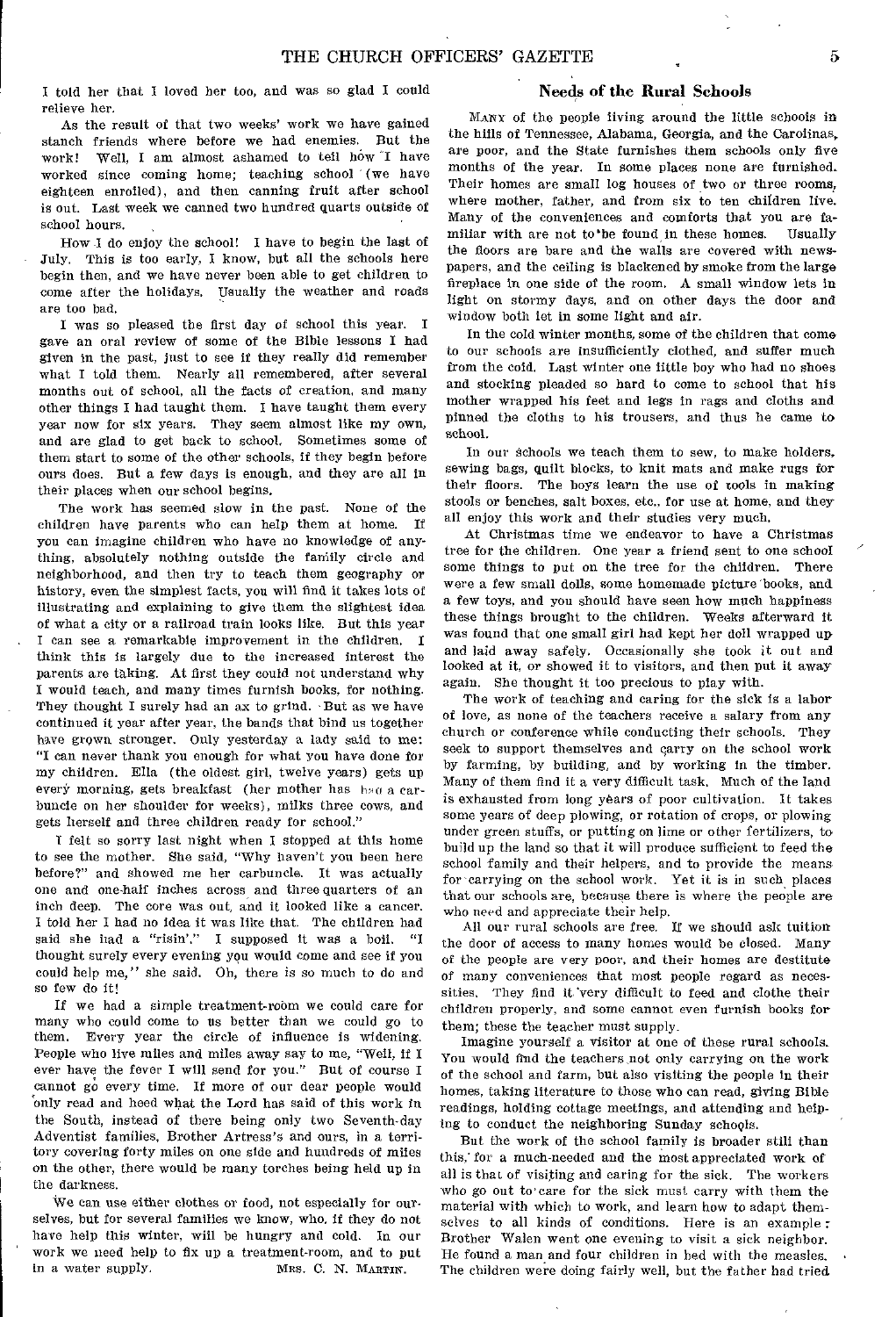to get up too soon, and had brought on congestion of the lungs. He was suffering much and had great difficulty in breathing. In this case Brother Walen had not brought anything to use in giving treatments. He asked for some woolen cloths to use for giving fomentations and in response the mother brought a baby's petticoat, the only thing available. What could he do? There was a big oldfashioned flatiron standing at one corner of the fireplace, and the thought flashed into his mind to heat the iron in the coals of the fireplace, then wet the petticoat and lay it -on the sick man's chest, and rub the iron back and forth, thus heating and *steaming the* congested lungs. This treatment was kept up at intervals all through the night; and by morning the congestion was gone and the patient,breathed freely. In a few days he was at his customary work.

The people are kind to one another and very hospitable. -One of their strong points is visiting the sick, and as the missionary nurse works over his patient, he is often at the same time teaching a class of interested observers. As -friends see the sick one made comfortable and the blessing of the Lord in the rapid recovery of the sick one, the minist y of the nurse calls forth gratitude, and the service ren deted is never forgotten. Giving physical help is one of the surest ways of securing confidence and of helping the people spiritually. Often after receiving physical benefit, people will listen gratefully to what is told them of God's power to heal both body and soul.

These schools need books, clothing, and supplies of vari- -ous kinds. Will you not gather up in your own homes such things as you can spare for them? In the CHURCH OFFICERS' GAZCTTE a list is *given of* the things that are -needed in quantities to supply some thirty rural schools, and twenty mission schools for the colored youth and -children. Will not the Christian Help bands make a business of collecting from the people in the church territory .such things as they can give?

"And the King shall answer and say unto them, Verily I say unto you, Inasmuch as ye have done it unto one of the least of these my brethren, ye have done it unto me."

# MISSIONARY MEETINGS Suggestive Program for First Week

Opening exercises: Song; Prayer; Minutes; Song. Lesson: The Gospel Work. Reports of Work Done. Plans for Work. Closing Song.

# Note to the Leaders

The *followers of Christ are* to work as he did, until the message has been preached in all the world for a witness. Has your church reached its Harvest Ingathering goal? If not, why not make a vigorous effort to collect the remainder this week? Surely no church will be willing to dis-appoint God in this matter when the needs are so great.

# The Gospel Work

I. WHAT did Christ leave to his disciples? Matt. -28:16-20.

2. What was Christ's mission to this world? Luke

4:18, 19. 3. Was his work always acceptable? Luke 4:21-30; Mark 6:1-6.

4. What did it finally do for him? Luke 23:33.

5. Was he satisfied with his work? John 17 :4; Isa. 53:10, 11. **6. Will his disciples be treated similarly?** Matt. 24:9-13.

7. Will this hinder the work of the gospel? Matt, 24:14.

# Suggestive Program for Second Week

Opening Exercises: *Song; Season of Short* Prayers; Minutes; Scripture Exercise; Song.

Reports of work done. Lesson: The Place of Health Reform.

Plans for Work.

Closing Song,

# Note to the Leaders

For the Scripture exercise have the members read in unison 3 John 2. The world is facing a great shortage of The world is facing a great shortage of food supplies, which in some places will amount to starvation of many people. The United States Government, through Mr. Hoover, has solicited the help of Seventh-day Adventists in the food conservation movement. It is recognized that the principles of health reform held by this denomination are of great value at this time. Every church member should do his best to make these principles known in his territory. One good way is by the sale of Life and Health.

# The Place of Health Reform

A womin crisis in the food situation is bringing to the front as never before the question of what is best in foods. Problems of nutrition are being studied with renewed interest, and every research is being made to bring forth evidence that can be relied upon. It is of special interest to us as a people to note that the principles we have held these many years are being acknowledged as sound. Many practices of ours are now being indorsed by governmental and expert authority.

In this connection let us reread a few paragraphs taken from "Christian Temperance and Bible Hygiene," a book now out of print. We will quote these paragraphs entire, as they may be desired for future reference. It is a good plan anyway in giving such quotations not to make them too brief, lest we lose the proper connection of all that is said, and thus do violence to the meaning as a whole.

1. Of what is the health reform a part, and why is its light permitted to shine upon us? What work accompanies the third angel's message?

"The health reform is one branch of the great work which is to fit a people for the coming of the Lord. It is as closely connected with the third angel's message as the hand is with the body The law of ten commandments has been lightly regarded by man; yet the Lord will not come to punish the transgressors of that law without first sending them a message of warning. Men and women cannot violate natural law by indulging depraved appetite and lustful passions, without violating the law of God. Therefore he has permitted the light of health reform to shine upon us, that we may realize the sinfulness of breaking the laws which he has established in our very being. Our heavenly Father *sees* the deplorable condition of men who, many of them ignorantly, are disregarding the principles of hygiene. And it is in love and pity to the race that he causes the light to shine upon health reform. He publishes his law and its penalties, in order that all may learn what is for their highest good. He proclaims his law so distinctly and makes it so prominent that it is like a city set on a hill. All intelligent beings can understand it if they will. None others are responsible. To make natural law plain and to urge obedience to it, is a work that accompanies the third angel's message."—Page *9.* 

2. Should we inform ourselves in reference to health reform? Is there a relation between our habits of living and the degree of our spiritual enjoyment?

"Ignorance is no excuse now for the transgression of law. The light shines clearly, and none need be *ignorant;*  for the great God himself is man's instructor.. All are bound by the most sacred obligations to heed the sound philosophy and genuine experience which God is now giving them in reference to health reform. He designs that the subject shall be agitated, and the public mind deeply stirred to investigate it; for it is impossible for men and women, while under the power of sinful, health-destroying, brain-enervating habits, to appreciate sacred truth. Those who are willing to inform themselves concerning the effect which sinful indulgence has upon the health, and who begin the work of reform, even from selfish motives, may in so doing place themselves where the truth of God can reach their hearts. And, on the other hand, those who have been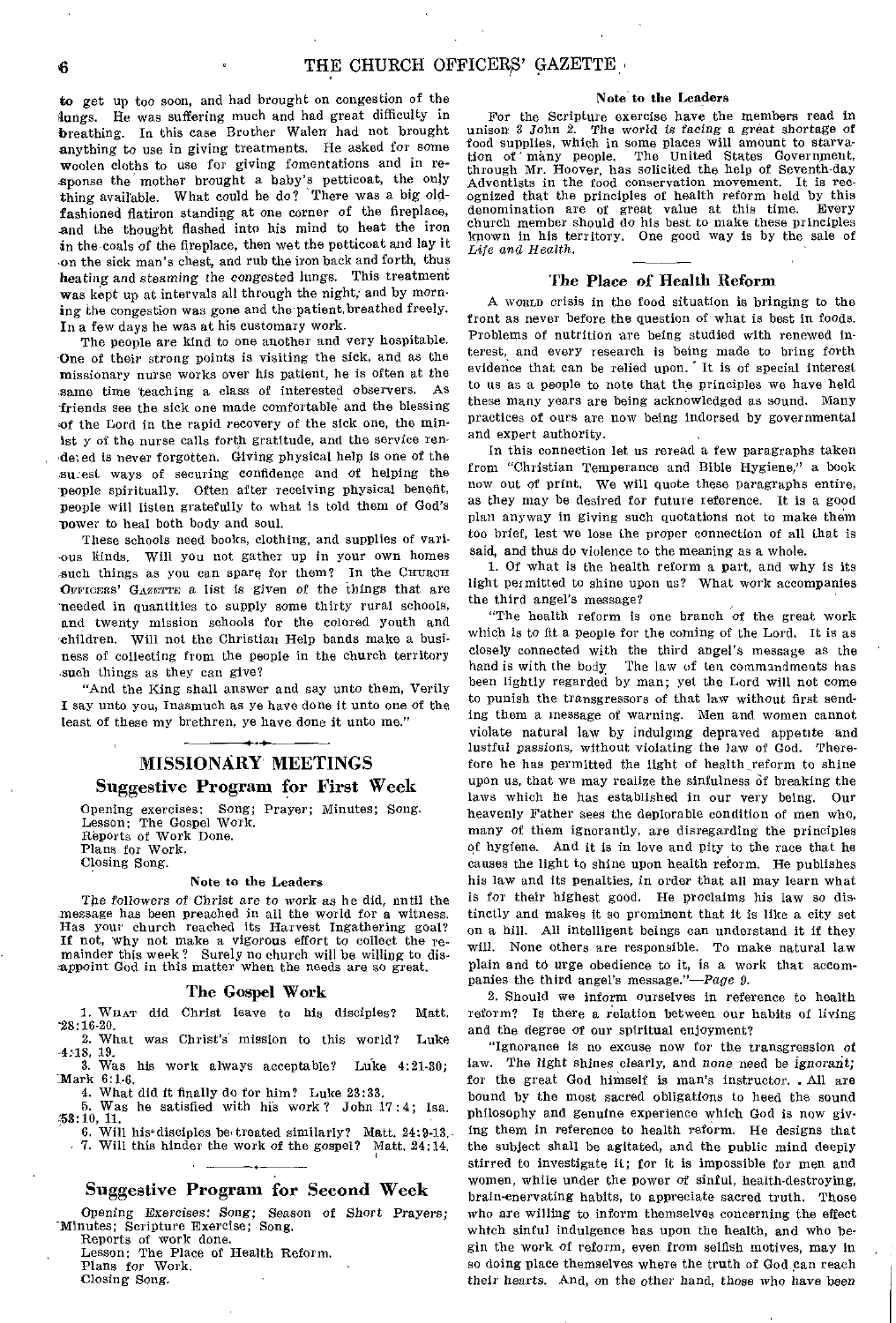reached by the presentation of Scripture truth are in a position where' the conscience may be aroused upon the subject of health. They see and feel the necessity of breaking away from the tyrannizing habits and appetites which have ruled them so long. There are many who would receive the truths of,God's word, their judgment having been convinced by the clearest evidence; , but the carnal desires, clamoring for gratification, control the intellect, and they reject truth because it conflicts with their lustful desires. The minds of many take so low a level that God cannot work either for them or with them. The current of their thoughts must be changed, their moral sensibilities must be aroused before they can feel the claims of God." $-pages$ *9, 10.* 

3. What are the results of cherishing or disregarding the light on health reform?

"The apostle Paul exhorts the church, 'I beseech you therefore, brethren, by the mercies of God, that ye present your bodies a living sacrifice, holy, acceptable unto God, which is your reasonable service.' Sinful indulgence defiles the body and unfits men for spiritual worship. He who cherishes the light which God has given him upon health reform has an important aid in the work of becoming sanctified *through* the truth and fitted for immortality. But if he disregards that light and lives in violation of natural law, he must pay the penalty; his spiritual powers are benumbed, and how can he perfect holiness in the fear *of* God?

"Men have polluted the soul-temple, and God calls upon them. to awake, and to strive with all their might to win back their God-given manhood. Nothing but the' grace of God can convict and convert the heart; from him alone can the slaves of custom obtain power to break the shackles that bind them. It is impossible for a man to present his body a living sacrifice, holy, acceptable to God, while continuing to indulge habits that are depriving him of physical, mental, and moral vigor.' *"-Pages 10, 11.* 

4. What warning did Christ give relative to sinful eating and drinking?

"Jesus, seated on the Mount of Olives, gave instruction to his disciples concerning the signs which should precede his coming: 'As the days of Noah were, so shall also the coming of the Son of man be. For as in the days that were before the flood they were eating and drinking, marrying and giving in marriage, until the day that Noah entered into the ark, and knew not until the flood came, and took them all away; so shall also the coming of the Son of man be.' The same sins that brought judgments upon the world in the days of Noah, exist in our day. Men and women now carry their eating and drinking so *far* that it ends in gluttony and drunkenness. This prevailing sin, the indulgence of perverted appetite, inflamed the passions of men in the days of Noah, and led to widespread corruption. Violence and sin reached to heaven. This moral pollution was' finally swept from the earth by means of the flood. The same sins of gluttony and drunkenness benumbed the moral sensibilities of the inhabitants of Sodom, so that crime seemed to be the delight of the men and women of that wicked city. Christ thus warns the world: 'Likewise also as it was in the days of Lot; they did eat, they drank, they bought, they sold, they planted, they builded; but the same day that Lot went out of Sodom it rained fire and brimstone from heaven, and destroyed them all. Even thus shall it be in the day when the Son of man is revealed.'"-Page 11.

5. How may the moral powers become enfeebled?

"Christ has here left us a most Important lesson. He would lay before us the danger of making our eating and drinking paramount. He presents the result of unrestrained indulgence of appetite. The moral powers are enfeebled, so that sin does not appear sinful. Crime Is lightly regarded, and passion controls the mind, until good principles and impulses are rooted out, and God is blasphemed. All this is the result of eating and drinking to excess. This is the very condition of things which Christ declares will exist at his second coming."-Page 12.

6. What are spoken *of as among* the marked sins of the last days?

"The Saviour presents to us something higher to toil for than merely what we shall eat and drink and wherewithal we shall be clothed. Eating, drinking, and dressing are carried to such excess that they become crimes. They are among the marked sins of the last days, and constitute a sign of Christ's soon coming. Time, money, and strength, which belong to the Lord, but which he has intrusted to us, are wasted in superfluities of dress and luxuries for the perverted appetite, which lessen vitality, and bring suffering and decay. It is impossible to present our bodies a living sacrifice to God when we continually fill them with corruption and disease by our own sinful in $d$ ulgence." $-Id$ .

7. What consolation is offered to the repentant transgressor?

"But God is compassionate and tender, and when light comes to those who have injured themselves by sinful indulgence, if they repent and seek pardon, he mercifully accepts them. But what an inferior, pitiful *offering* at best to present to a pure and holy God! 0, what tender mercy that he does not refuse the poor remnant of the life of the suffering, repenting sinner! Praise be to God who saves such souls as by fire!"- $Page \ 13.$  I. A. HANSEN. such souls as by fire!" $-page$  13.

# Suggestive Program for Third Week

Opening Exercises: *Hymn; Prayer;* Minutes; Song Lesson: The Personal Worker.

Reports of Work Done. Plans for Work.

Closing Song.

# Note to the Leaders

To enable people to shine as the stars forever there must be souls saved. Now is the time to push a vigorous campaign for the circulation of literature in your territory, and for other lines of soul-winning work.

# The Personal Worker

1. WHEN is the harvest? John 4:35, 36.

2. When should we work? John 9:4.

3. What is it that causes us to work and bring forth fruit for God? John 15:5. 4. In order to bring forth this fruit, what must our

bodies be? Rom. 12:1, 2.

 $\overline{5}$ . From what must we abstain? 1 Thess.  $5:22$ .<br> $\overline{5}$ . What will prepare us for good works? 2 Tim.

6. What will prepare us for good works? 3:16, 17.

7. What' must we do to be able to use this word of  $God?$ 2 Tim. 2:15.

8. What must our lives be in order that we may do good works? 1 Tim. 4 :12, 13. 9. How must we guard our speech? Eph. 4:29.

10. According to what shall we receive our reward? 1 Cor. 3:7, 8; Rev. 22:12.

11. What will the soul-winners do all through eternity?' Dan. 12:3.

# Suggestive Program for Fourth Week

Opening Exercises: Song; Season of Prayer; Minutes; Song.

Lesson : God's Premises to Soul-Winners.

Reports of Work Done.

Plans for Work. Closing Song.

# Note to the Leaders

Arrange for one of the members of your Bible Workers' Band to prepare and give a Bible reading on "God's Prom-ises to Soul-Winners." This will be good practice, and such a review of God's promises will be an encouragement to all.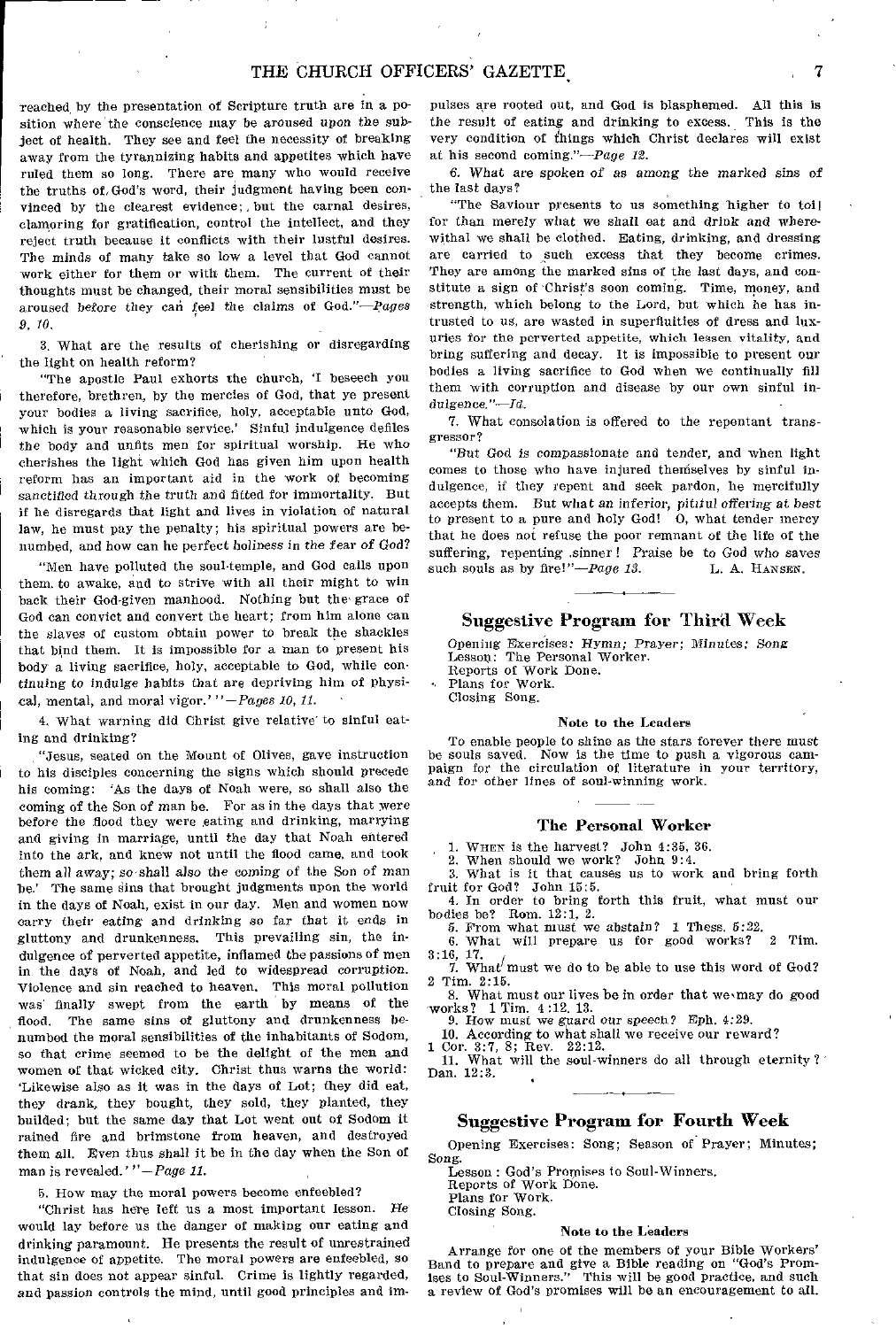# lifitotonarp Volunteer ;Department

# Programs for Week Ending November 3

**Senior** 

*Subject: Christian Friendship.* 

Helpful *Thought:* "Good friends are better *than* fine gold." 1. Devotional Exercises: Song, No. 643, "Christ in Song." Review Morning Watch Texts. Emphasize the thought in the quotation on the November page of the Morning Watch

Calendar. Prayer. 2. Recitation (or all unite in singing): Friend Unseen, No. 671, "Christ in Song." 3. Bible Study: Friends and Friendship.

4. Blackboard Talk, by a member of the society, followed by a practical talk by another member or by the leader, on

Friendship. 5. Recitation: If You Have a Friend Worth Loving.

6. Duet or solo: My Lord and I, No. 599.

7. Reports of work and plans for the week. Collection. 3. Close with the song, "There's not a friend like the lowly Jesus" (No. 57), and prayer.

### **Junior**

1. Song : No. 522, " Christ in Song. " Prayer. Review of Morning Watch Texts.

2. Bible Study: Friends and Friendship. Adapt from the Senior Study.

3. Object Talk. 4. Bible Friendship Stories.

5. Prayer by the leader, followed by sentence prayers by the children, centering around the thought that there may be nothing in the life hurtful to our friends, and that each may be always ready to show himself a faithful friend to any whom he can help.

6. Reports, and plans of work.

7. Closing Song : "The Best Friend IsJesus, " No. 50.

# **Notes to the** Leaders

SENIOR : Ask one of your members to give the blackboard talk, and make this the keynote of your program. Make a special effort to reach any who may be lonely or feel friend-less, and be sure that they are brought within the circle of Christian friendship of your society. If there is manifest any tendency to exclusiveness or social cliques, in a tactful, gentle spirit endeavor to break down this barrier to Christian fellowship. Emphasize the thought that "whosoever will be a friend of the world is the enemy of God." In some cases it will be well to caution against the danger of improper friendships leading to becoming "unequally yoked together with unbelievers.

JUNIOR : The' week before the meeting ask the members to come prepared to tell a Bible Friendship Story, suggesting to them the character they are to  $\alpha \times \beta$ , or leaving it to individual choice, as is thought best. Remind the children that if we would have friends, we must show ourselves friendly, and let them tell some of the different ways in which we can show ourselves friendly. David seems to have had many friends, and he must himself have been a Faul also had many friends. children that it was because there was something in David and Paul that was worth loving that drew so many friends to them. It might be well for one or two of the children to give an example of the friendship of -a man for his horse, or a boy for his dog, for the sake of showing that true friend-ship means kindly unselfishness and desire for the happiness of others.

# Blackboard Talk for Seniors

DRAw on the blackboard the hub of a wheel, or simply a circle will do. Then draw in a number of spokes which meet in the hub. Across the hub write the word "Christ." The spokes will represent persons. The farther the spokes are away from the hub, the farther they are away from one another. As they approach the hub, they approach one another. Irreligion is always selfish, individualistic. The more nearly we approach to the ideals of  $J_f$  sus, the more close do we come to our fellow men, sympathize with them, suffer with them, live for them. The best way, therefore, to become a friend of man is to become a frie *Jesus.—Selected.* 

# **If You Have a Friend Worth Loving**

Ie you have a friend worth loving, Love him. Yes, and let him know That you love him ere life's evening Tinge his brow with sunset glow, Why should good words ne'er be said Of a friend—till he is dead?

If your work is made more easy By a friendly, helping hand,<br>Say so. Speak out brave and truly Ere the darkness veil the land. Should a brother workman dear Falter for a word of cheer?

Scatter thus your seeds of kindness, All enriching as you go— Leave them. Trust the Harvest Giver; He will make each seed to grow.

So, until the happy end,

Your life shall never lack a friend.

*—Selected.\_* 

# Bible Study: Friends and Friendship

**Need of Friends.** Feel. 4 :9, **10.** 

**How to Obtain Friends.** Prov. 18 : 24.

**Test of a Friend.** Prov. 17 : 17; 18 : 24 (last part) ; **Joke 15 : 13.** 

**How We May Become Christ's Friends.** John 15: 14.

**Friendship Should be Lasting.** Prov. 27: 10.

**Characteristics Fatal to Friendship** 

Whispering. Prov. 16: 28.<br>Talebearing. Prov. 17: 9. Talebearing.

Ostentatious Flattery. Prov. 27 : 14.

Friendship to Avoid. Prov, 22 : 24, 25 ; Pr. 1 : **1 ;** James 4 : **4** 

# Bible Examples of True Friendship

JONATHAN AND DAVID. 1. Samuel 18, 19, 20 ; 2 Samuel 1\_ David, Hushai, and Ittai. 1 Sam. 15: 19-22, 30-87. King Hiram and David. 1 Kings 5:1-13. David and the son of King Nahash. 1 Chron. 19:2.

Ruth and Naomi. Book of Ruth.

Jesus and his intimate friends. John 11:1-46; John. 13:23.

Paul's friends—Luke, Timothy, Titus, etc. In one chap-ter (Romans 16) Paul mentions thirty-six of his friendsby name, and specifies in nearly every case what their friendship meant to him.

# Friendship Maxims

(These may be handed out for recitation and comment in the meeting.)

THE world is full of friendless and lonely people. Be afriend.

TAKE love and friendship out of life, and what a barren desert would the long years be !

WHEN you are lonesome and homesick, find some one who is lonelier than you, (be sure there is one!) and make a new friend.

"Mr friends are all out of town," said one. "There **is** *a*  Friend who is never out of town," was the reply. The one who knows how to cultivate the friendship of Christ can never be forsaken or lonely.

FRIENDSHIP is sometimes a test of our Christianity, if our friend is untrue to his religion, and tries to. draw us away from our allegiance. We need always to remember that no friendship is worth having unless Christ can join it as a third friend.

THERE are no such friends outside the Christian circle as may be found in it. Religion is the one firm basis **of**  friendship. Friends who are bound together by their love for Christ will not quarrel. No envy nor jealousy nor doubt. will mar their friendship.

Don'r look for faults in your friends. Look for faults in: yourself. If we think of our friends' failings, we may cometo think badly of them and drift away from them. **Look**  only on your friends' good qualities, and try to live so that they will not be distressed by faults in you.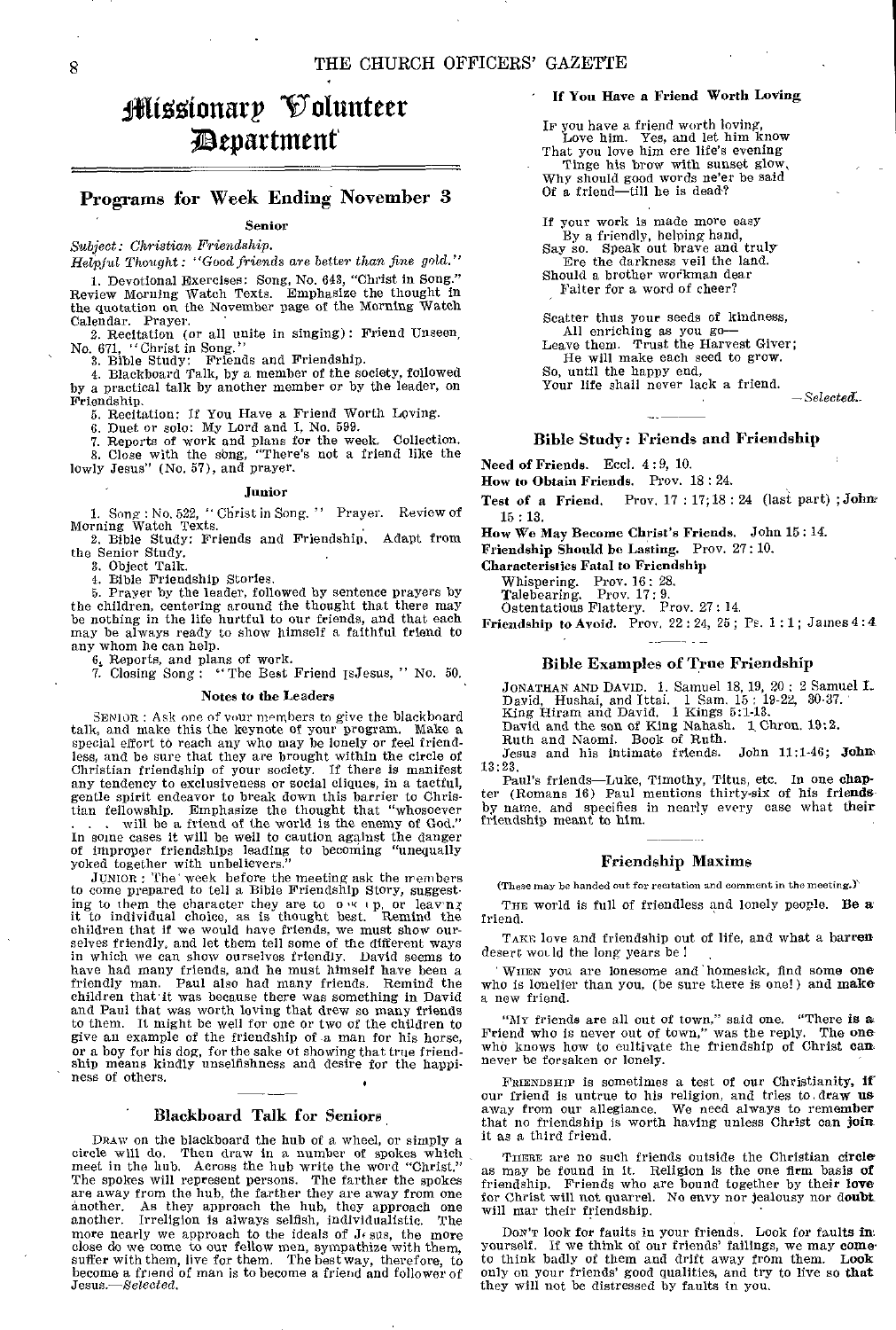# Friendship

## (Outline for a talk to be given in the meeting.)

FRIENDSHIP is an attribute of character which the Creator established in the human heart, and for which he made provision when he saw that it was "not good that the man should be alone," and provided an associate for him. If sin had not entered the world, the query "friend and foe?" would never have been made, for true friendship would have been universal as the result of supreme love. But we have passed through the guarded gate, and have long wandered in the wilderness of sin, where foes abound from within and without, and friendship is confined largely to circles of a select few.

The more unselfish we become, the larger the circle of our friendship. Jesus was known as "a *friend* of publicans and sinners." His life was an exhibition of the friendship of his Father which encircled an ungrateful, rebellious world, and which was so deep that it led to the gift of his only-begotten Son to die for the world's redemption. God's friendship is boundless. He is your friend. Does he have your friendship? The Saviour said, "Ye are my friends, if ye do whatsoever I command *you."* The Father, the Son, and the ministering angels are longing for the friendship of human beings, and to make known to them the secret of heaven's riches. "I call you not servants," said Jesus, "for the servant knoweth not what his lord doeth: but I have called you friends; for all things that I have heard of my Father I have made known unto you." What a blessed companionship! What a panacea for loneliness!

Abraham is repeatedly called,the "friend" of God, and of Moses it is said that God talked to him "as a man speaketh unto his friend." Does your path lie through the shadows? Has bereavement, disappointment, or misfortune caused an unutterable longing for a friend to whom to turn *for sympathy* and encouragement? Enter the secret of his presence, and talk to him as friend to friend, and you will find that earth has no sorrow that Heaven cannot heal.

Human friendships, however, have a large place in our experience. Christ, although so confident of his Father's love, longed for the outward *expression of* human friendship in sympathetic watchfulness and prayerfulness by his disciples. In ''The Desire of Ages " we read, "This longing Christ felt to the very depths of his being." It is not good for *us* to dwell alone, We need the companionship of those of like spiritual aspirations as ourselves; that having this fellowship, we may impart of our experience and so help to brighten the countenance of our friend. "Iron sharpeneth iron; so a man sharpeneth the countenance of his friend."

It means much to have a friend; it means much more to be a friend. "Wanting to have a friend is altogether different from wanting to be a friend," says J. R. Miller; "the former is a mere natural human craving, the latter is the life of Christ in the soul." The friendship of our heavenly Father caused the sacrifice of heaven's dearest treasure; so, too, the friendship which you impart may cause selfdenial and sacrifice.

Much is said in the Bible about friendship. Solomon has perhaps more to say on this subject than any other of the inspired writers. His extensive social connections and dealings with human nature, and the special endowment of divine wisdom make his utterances very significant. He tells us that "a man that hath friends must show himself friendly." Many need to break away from the frigid reserve which is sometimes considered a characteristic of good breeding, yet caution should be exercised to keep within the bounds of dignity and not to give offense. There is no need, perhaps, to do more than nod to Mr. Brown as you pass him on the street. It is no great task, and perhaps not necessary to go out of one's way even a block, to inquire how Mrs. Jones is recovering from her recent ill-

ness. But it adds strength to the weak, and courage to the disheartened, to know that some one is thinking of theni, and to find those who manifest a friendly attitude wherever they *go.* The returns *from* such seed sowing will be very gratifying in an increased number of friends.

> "Good friends are better than fine gold ! I find it sweet as I grow old To prove to you this happy truth To which I held in early youth, And having proved, shall ever hold: Good friends are better than fine gold!"

The Bible gives various tests of friendship, and these tests we should apply to our own friendship, rather than use as a gauge by which to measure our friends. Read Prov. 17 :17; 18:24; John 15:13. One of the severest tests of friendship is mentioned in Prov. 27:6: "Faithful are the wounds of a friend." To love another so much that you cannot bear to see a stain upon him, and to speak painful truth through loving words, is a great accomplishment in friendship.

Friendship should be lasting, for we are told that we should not forsake our friends, nor our parents' friends. Prov. 27:10. Making friends is not so much a test of character as is the keeping of them. Do you, after intimacy has broken down certain barriers, betray an unlovely, unworthy side of yourself, which renders a continuance of the old relation impossible? Almost any one can make friends, but it takes true worth to keep them. Does your friend neglect you? Has the apparent enjoyment in your society cooled by imperceptible degrees? For every shade of coolness offer more of your warm affection, and you will find no longer discontent, but an ever-increasing satisfaction. Trying to warm our hearts by the affection which others bring us is like trying to warm a house by placing heated bricks against the outer wall. The house must be warmed from within. It must radiate heat, not absorb it. If you would have a friend, be one. If you would keep a friend, continue to love; for just as long as you do, you hold the choicest part of happiness.

Friends may prove untrue. You may have an experience such as David had when he said, "Yea, mine own familiar friend, in whom I trusted, which did eat of my bread, hath lifted up his heel against me." Of Christ's professed friends, those to whom he had every earthly right to look for support and comfort, it is recorded that when he was in the garden of Gethsemane, they all "forsook him, and fled." He understands the bitterness of such an experience, and offers you his friendship, which can never be broken. He assures us that he is "the same yesterday, today, and forever." He wishes us to know him, love him, trust him, stand up for him when men slight him, to be loyal always in heart; and in return he will abide in the temple of our heart, revealing to us his love and sympathy in all our experiences.

# Obieet-Talk for Juniors

SHOW to the Juniors some object of value, such as a watch, or a book, or a picture, and tell a story of some one passing along the street, arid seeing such an object in the shop window and wishing to possess it. How can he get it? —He must buy it. In other words, he must give up something of his own in order to get the valuable article. A person gets nothing for nothing. It is that way with friendship. If you desire friendship from some one, you cannot get it for nothing nor *can you* buy it with money or gifts. Friendship can be bought only with friendship. Be friendly, if you wish to win friends. Be ready, too, to give your friendship to those who need it, and you will find that others will give you their friendship when you need it, too. Pay the price, if you would have real friends. And remember that the price is friendship.—Selected.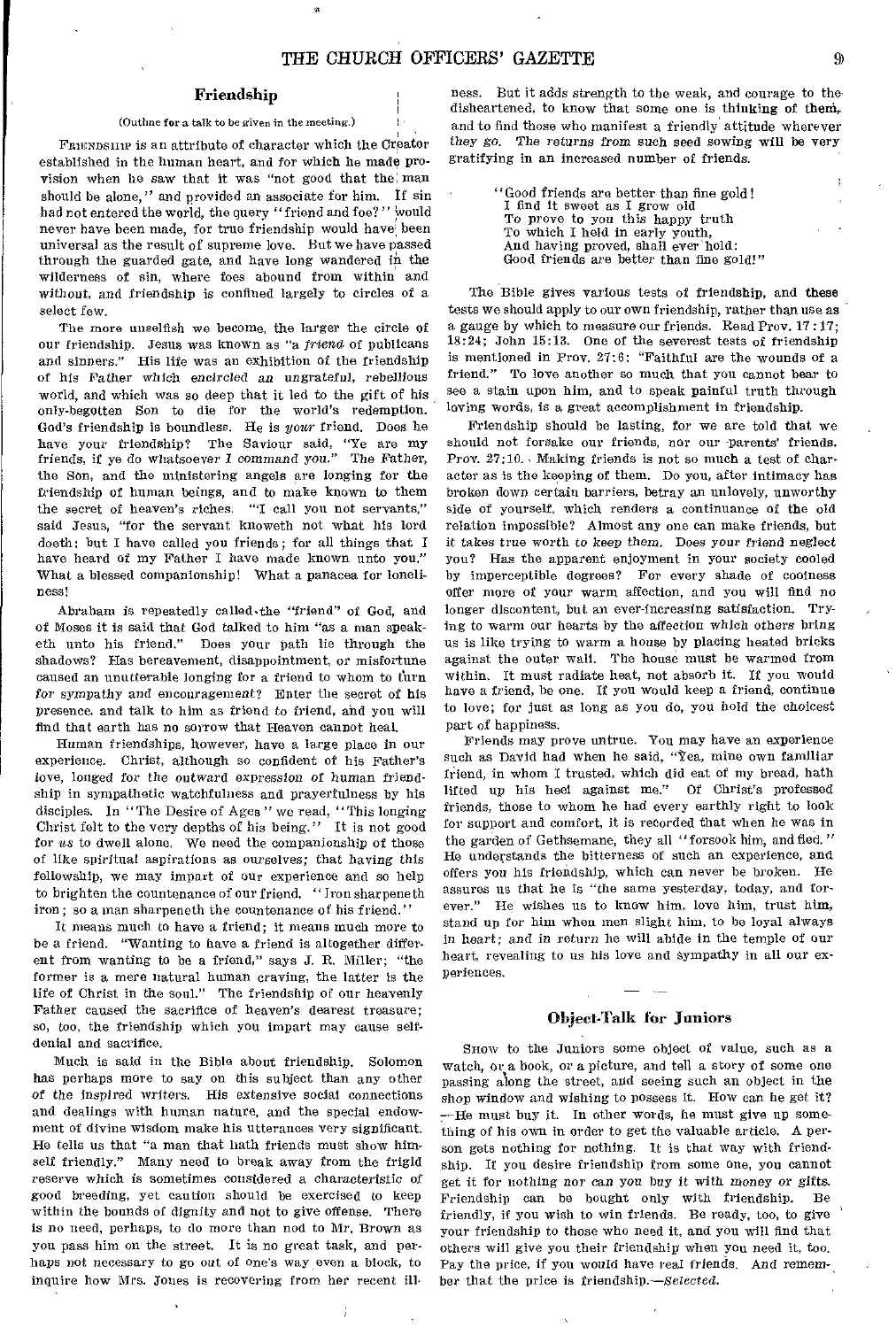# Programs for Week Ending November 10

# Senior,

*Subject: "Whatsoever Things Are Pure."* 

1. Responsive Reading: Philippians 4.

2. Bible Study: Purity.

3. Solo: A Clean Heart, No. 19, "Christ in Song." 4. Talk: The Need of Purity. For helps see "The Ap-

**pearance of Evil!**" in the *Instructor* of October 30, and also "Whatsoever Things" in this number of the GAZETTE. 5. Readings: President Wilson's Advice to the Soldiers;

Bishop J. H. Vincent's Personal Advice to Young People; A Pledge to Manhood; The Imagination.

6. A Word for Jesus.

7. Reports, and plans for new work. 8. Close by repeating the Pledge in concert, and singing No. 88, "Christ in Song.

# Junior

1. Devotional Exercises, including review of Morning Watch Texts. If possible, display on blackboard and repeat in concert Prov. 20:11 and Ps. 61:10.

2. Talk by the Leader: Why We Should be Pure. Use helps referred to for Senior talk, adapting for Junior use.

3. Recitation: The Helper.

4. Purity Round Table, in which all take part. 5. Reports, and plans for new work. 6. Closing exercises: Repeat again the texts on the black-

board, and recite the Pledge in concert. Prayer.

# Notes to the Leaders

SENIOR : This is a large subject, and the suggestive ma-terial furnished should be adapted to local needs. Seek much divine wisdom that the truths for young and old may impress hearts without any attempt at personalities.

JUNIOR: Much depends upon the leader in openingup this subject in the right way. Speak of the need for purity, first because of sin, which has defiled the race. It might be well to illustrate by a glass of pure water into which a few drops of ink or other black liquid is poured, to show the spread of sin throughout the race. Ask the different members to name some of the causes of impurity which they know about, drawing out the naming of the cigarette, impure stories and pictures, impure conversation, evil companions, etc. The question of bodily purity may be discussed from the standpoint of efficiency. Only the pure are really effi-cient. Do not spend much time on things that make for impurity, but turn the thought toward the attainment of purity and the joy of the clean life. Have all take part in the Round Table, passing out the questions to the girls and the answers to the boys, or make some such division, each question and answer agreeing in number. Add to the suggested answers anything which will emphasize the truth to be taught.

# Bible Study: Purity

Purity Is Necessary For those who hope to see God. 1 John 3:2, 3; Matt 5:8; Ps. 24:3, 4.

For those who seek him. James 4:8.<br>Provision for Purity

Provision for Purity Impossible of human attainment. Prow 20 : 9; Jer. 13 : 23. Made by Christ. Titus 2:14; Eph. 5:26, 27.

Resources at Our Command The Word of God. Ps. 12:6; 119:140; Prov. 30:5.

The law of God. Ps. 19:8.

A Striking Contrast. Titus 1 : 15. Youth to be an Exam de in Purity. 1 Tim. 4:12.

A Danger to be Avoided. 1 Thess. 5:22.

# President Wilson's Advice to the Soldiers

"LET it be your pride, therefore, to show all men everywhere not only what good soldiers you are, but also what good men you are, keeping yourselves fit and straight in everything, and pure and clean through and through."

# Bishop 1. H. Vincent's Personal Advice to Young People

"APPLY the law if self-mastery to the whole life, in mat. ters great and small, in the treatment of your body, your imagination, your tongue, in business, in study, in everyday reading, even if it be no more than the reading of the daily Paper."

# The Helper

DEAR Jesus, ever at my side,

- How loving must thou be
- To leave thy home in heaven to guard A sinful child like me!
- Thy beautiful and shining face

I see not, though so near;

The sweetness of thy soft, low voice I listen now to hear.

I cannot feel thee touch my hand With pressure light and mild, To check me as my mother did

When I was but a child:

But I have felt thee in my thoughts, Fighting with sin for me;

And when my heart loves God, I know The sweetness is from thee.

And when, dear Saviour, I kneel down

Morning and night in prayer, Something there is within my heart

Which tells me thou art there.

Yes, when I pray, thou prayest too; Thy prayer is all for me;

But when I sleep, thou sleepest not,

But watchest patiently. 

*—Selected.* 

# A Pledge to Manhood

TWELVE hundred young men in training in San Fran. cisco to become army officers recently signed the following comprehensive pledge:

"We undertake to maintain our part of the war free from hatred, brutality, or graft, true to the American pur' pose and ideals.

"Aware of the temptations incidental to camp life and the moral and social wreckage involved, we covenant together to live the clean life, and to seek to establish the American uniform as a symbol and guaranty of real manhood.

"We pledge our example and our influence to make these ideals dominant in the American army."

Army life is beset by grievous temptations. If the young men in the army can sign this pledge, and thus declare themselves on the side of constructive effort for the honor of American manhood, surely our Seventh-day Adventist youth should covenant with God to be pure in heart and life.

# "Whatsoever Things"

IN childhood's memory there lingers a vivid picture of a miscellaneous assortment of large blue grapes, rosy peaches, juicy pears, and other fruit, with flowers of various hue, the calla lily most prominent—all an artificial pro. duction in wax, inclosed under a glass case in the wondrous, spacious parlor of a home of wealth. On a large card placed at one side appeared in bold black type the "Whatsoever things are true, whatsoever things are honest, whatsoever things are just, whatsoever things are pure, whatsoever things are lovely, whatsoever things are of good report; if there be any virtue, and if there be any praise, think on these things."

Often did I gaze on the curious treasure and spell out the printed words, wondering why they should be there. But as the years have rolled by, with changing scenes and experiences, the full meaning has unfolded before my view, and to just the extent that an artist's production of things pure and lovely made an indelible- impression upon the child mind, to just that extent the avenue to impurity and evil was closed; for, as Mrs. E. G. White has so well said: "Impressions made upon the minds of the young "Impressions made upon the minds of the young are hard to efface. How important, then, that these impressions be of the right sort,—that the elastic faculties of youth be bent in the right direction."

A teacher once asked his pupils how they would go to work to get the air out of a bottle. One described one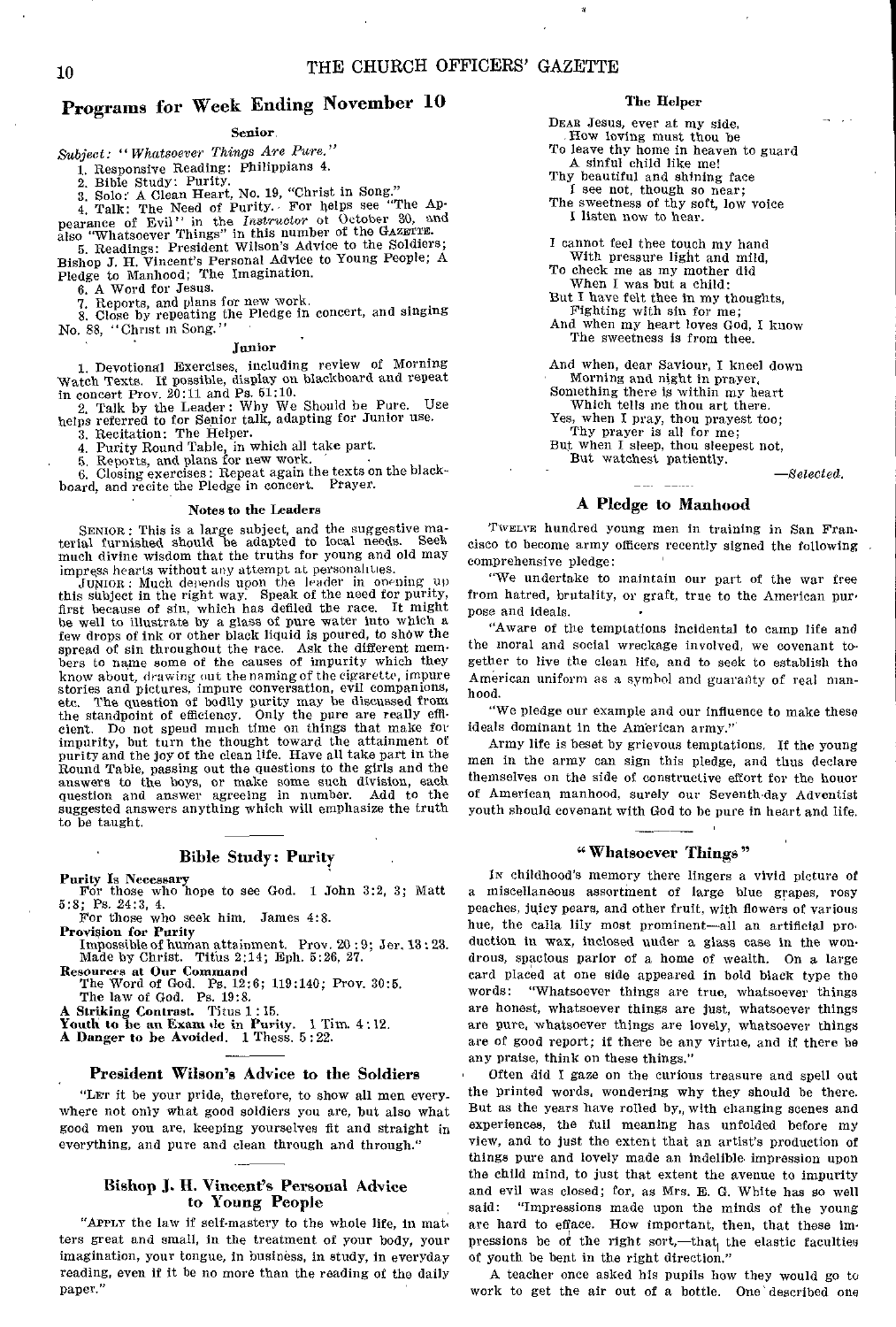method, one another. When all had given their plans, he said that he would do it by simply pouring water into the bottle till it was full. The surest way to drive out impure, unlovely, and harmful thoughts from the mind, and *to keep them out, is* to fill the mind full of good thoughts. Purity feeds on meditation of pure things; it does not grow on unsubstantial food, and we are provided an ample menu *in*  God's Word. We are told that "'every word of God is pure."

"Those who desire immortality must not allow an impure thought or act. If Christ be the theme of contemplation, the thoughts will be widely separated from every subject which will lead to impurity in action. The mind will be strengthened by dwelling upon elevating subjects. If trained to run in the channel of purity and holiness, it will become healthy and vigorous. If trained to dwell upon spiritual themes, it will come naturally to take that channel. But this attraction of the thoughts to heavenly things cannot be gained without the exercise of faith in God, and an earnest, humble reliance upon him for that strength and grace which will be sufficient for every emergency." *— "Christian Temperance, and Bible Hygiene," p. 139.* 

The germs of sin and impurity are all around us. Wu breathe them in every minute. Our only safety lies in keep-<br>ing the Christian experience vigorous and strong. The ing the Christian experience vigorous and strong. same power which causes the spotless lily to rise above the slime and mud of the slough, can keep the life untained. if the heart is surrendered "with all diligence." Remember, you are king in your own soul. No one can force an entrance unless you allow it. You cannot help *the* evil which beats like a sea of ink around the walls of your life, you cannot prevent the noisome fumes of unclean speech and suggestion that float around you; but you can keep the doors and windows shut. And you can do *more.* You can burn within your heart sweet spices and deodorizing fragrance, that shall keep it pure and sweet. Take the name of Jesus with you. Repeat it softly and often to yourself. Remember that when all Egypt *was* wrapped in a darkness that could be felt, Israel had light in their dwellings. There are certain insects which, before descending into a stagnant pool, surround and incase themselves in an envelope of oxygen. Learn from them, and To. tify your soul by prayer.

# The Imagination

MANY young men and women of intelligence and ability are allowing the imagination to roam in the realm of fiction, both in reading and in composing trashy, sensational matter. They offer the excuse that the moral in their selections or productions is of a very high order, and they pride themselves on the ability which is manifest under the spell of their literary "inspiration." The danger signal should be held out to them. They are the victims of a dangerous delusion, and cannot too quickly step onto solid ground.

"It is the special work of Satan in these last days to take possession of the minds of youth, to corrupt the thoughts and inflame the passions; for he knows that by so doing he can lead to impure actions, and thus all the noble faculties of the mind will become debased, and he can control them to suit his own purposes. . . . The *first*  work of those who would reform is to purify the imagination. Our meditations should be such as will elevate the mind. 'Whatsoever things are true, whatsoever things are honest, whatsoever things are just, whatsoever things are pure, whatsoever things are lovely, whatsoever things are of good report; if there be any virtue, and if there be any praise, think on these things.' Here is a wide field in which the mind can safely range. If Satan seeks to turn it to low and sensual things, bring it back. When corrupt imaginings seek to gain possession of your mind, flee to the throne of grace, and pray for strength from heaven. By the grace

*of* Christ it is possible for us to reject impure thoughts. Jesus will attract the mind, purify the thoughts, and cleanse the heart from every secret sin, 'The weapons of our warfare are not carnal, but mighty through God . . . casting down Imaginations, and every high thing that exalteth itself against the knowledge of God, and bringing into captivity every thought to the obedience of Christ.' *"—"Christian Temperance," p. 136.* 

# Purity Round Table

1. WHAT does the Lord tell us to avoid?

"Avoid reading and seeing things which will suggest impure thoughts."—Mrs. *B. G. White.* 

2. How can we keep from impure sights and avoid hearing impure speech?

The Bible says that we can stop *our ears* from hearing and shut our eyes from seeing evil. "Isa 33:15.

3. What should we do when we are in a *company* where they are telling impure stories?-

We should ask them to stop saying such things, or excuse ourselves and withdraw, explaining that Jesus wants us to think only of pure, good things.

4. How can we drive impure thoughts out of our mind? *See* third paragraph of "Whatsoever Things."

5. What are the perils of moving picture shows?

The show master knows that people will *not* pay money to see beautiful pictures; so in order to please his customers he gets pictures which show how very wicked men and women may be. A bad picture may in a moment poison your mind for a lifetime. It is just as bad to take poison into our minds through our eyes as to take poison into our bodies through our mouths.

6. What is the difference in viewpoint of the pure and of those who are not pure?

"Unto the pure all *things* are pure: but unto them that are defiled and unbelieving is nothing pure." Whoever looks through a foul spirit will see foulness everywhere. It is like the soiled, smoky windowpane, which dims all the landscape.

7. What is one way in which impurity shows itself in the life?

A pure life is like a bell, which gives a clear, strong A small piece of foreign substance falling into the bell metal will ruin the resonance and music of the bell. When a life does not "ring true,"—that is, when a person does not tell the truth and does not have an honest, manly look,—it is because some foreign substance or impurity has found its way into the life.

3. Name two Bible examples of pure lives.

Joseph is a striking example of purity of heart, in that he withstood evil temptations when he was a lonely prisoner boy.

Daniel is an example of physical purity as well as heart purity. He purposed in his heart that he would not defile himself with the king's meat, nor with the wine which he drank, and the Bible says that there was no blemish in Daniel, but that he was well-favored, skillful in all wisdom, *cunning in* knowledge, and understanding science.

9. What does the Bible say about the friends of those who love pureness of heart?

"He that loveth pureness of heart, . • . the king shall be his friend." Purity means friendship, and friendship with the most exalted—the kings of thought and character.

10'. When is it easiest to remove stains of sin front the heart?

All stains are removed more easily while they are wet. The longer you allow a sin to remain in your heart, the more likely it is to remain there forever.

11. Why is constant care needed to keep the heart pure? "The heart is deceitful above all things, and desperately<br>ked: who can know it?" Jer. 17:9. wicked: who can know it?"

12. How can we get Christ to dwell in our heart?

" Behold, I stand at the door, and knock: if any man hear my voice, and open the door, I will come in to him, and will sup with him, and he with me." Rev. 3:20.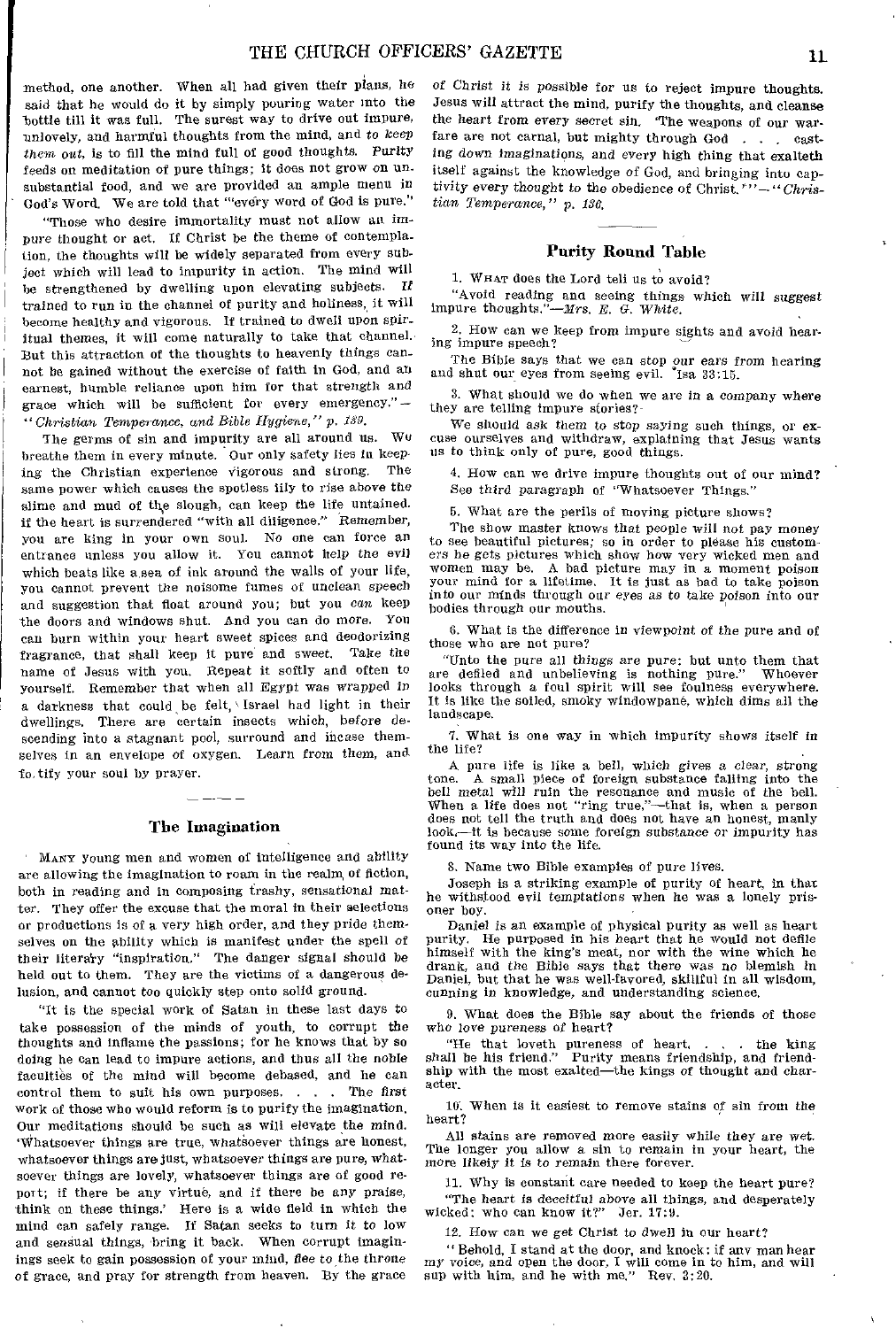# Programs for Week Ending November 17

# Senior

*Subject: The Joy of Giving.* 

1. Devotional Exercises: Song (No. 316, "Christ in Song"); Responsive Reading (2 Corinthians 9); Prayer; Review Morning Watch Texts, and add Acts 20:35 as a con-necting link to the lesson of the hour.

2. Recitation: To Give Is to Live. 3. Bible Study: Giving.

4. Reading: When the Deacon Talked in Church. See Instructor of November 6.

5. Talk: The Privilege of Giving. For helps in preparing this talk see "Missionary Volunteer Melting Pot."<br>"What Can I Give?" and the article, "Needs of Rural Schools," on page 5.

6. Prayer and Social Service. 7. Reports of work done, Special plans for future work. Make definite arrangements in regard to collecting and sending supplies to the rural schools.

8. Closing Exerciseg: Repeat the Pledge; sing No. 198, "Christ in Song."

# junior

1. Devotional Exercises: Song (No. 189, "Christ in Song"); review Morning Watch Texts, and explain the Joy of Giving. Call attention to Prayer (see p. 14), which should

be written on the blackboard.<br>
2. Bible Study: How to Give; How Not to Give. This should be on the blackboard.

3. Recitation: Two Ways of Giving.

4. Reading: Giving Because She Was Blind. Page 16. 5. Story: A Do-Without Band. To be told by the leader,

or read by one of the members.

6. Reading : The Story of a Box.

Reports of work on special needs for money, etc., and definite plans for responding to these calls.

# **Notes to** the Leaders

SENIOR: Seek to have as many as possible take part in the Bible study. "Helpful Thoughts on Giving" may be handed out to various members during the week, and be woven into the social meeting with good results. In the talk, "The Privilege of Giving," explain that there is before us a special call for clothing, books, Sabbath school papers, and Scripture cards for the rural schools in the South, also for the schools for the colored people. Urge the young People to make this call personal, each one gathering together as many of the above-named articles as possible for this needy field; and encourage them to enlist in this worthy enterprise those who are not members of the worthy enterprise those who are not members of society. Send all supplies to the Southern Junior Col Send all supplies to the Southern Junior College, Ooltewah, Tenn.

The regular weekly offering should be liberal, in harmony with the spirit of the program. It is designed that it shall be a foreign mission offering, to apply on the foreign

mission Goal of the society. JUNIOR: The leader must select from this full program that which can be used to the hest advantage. Perhaps you can establish a Do-Without Band, in order to save money for the Week of Prayer offering. The Juniors will enjoy the opportunity for *doing* that is offered in this special call for books, warm clothing, Sabbath school papers, and Scripture cards, to make the mountain children of the South happy at Christmas time. The little colored children will also share these gifts. See that your young people get busy this week. Emphasize the need of having all garments clean, mended, and neatly folded; shoes polished; papers smooth and arranged in order; ribbons fresh and dainty. These gifts are going to children who have very little. Make them such as you would not be ashamed to give to Jesus if he were in need.

# Senior Bible Study: Giving

Riches are God's Gift. 1 Chron. 29 :12; Eed. 5 :19. Use of Money. Luke 12 : 33; Acts 20 :35; Rom. 12:13. How to Give-

Systematically. 1 Cor. 16:2. Liberally. 2 Cor. 9:6; Prov. 11:25. Cheerfully. 2 Cor. 9:7. Gratefully. 2 Cor, 8:9. Why We are to Give-Test of grace. 2 Cor. 8:8; last part. It is like Christ. 2 Cor. 8:9.

It is like God. 2 Cor. 9:15.

# Blackboard Mottoes

Some one has said that *"personal religion is 'purse-andall' religion."* 

*God measures giving, not by what we, give,* but by what *we have left.* 

# Junior Bible Study: How to Give-How Not to Give

| How to                                                                                                                                                        | How not to                                                                                |  |  |
|---------------------------------------------------------------------------------------------------------------------------------------------------------------|-------------------------------------------------------------------------------------------|--|--|
| G-ratefully. Ps. 116:7-15.<br><b>1-ntelligently.</b> Deut. $15:7,8$ . I-mposingly. Matt. $6:2$ .<br>V-oluntarily. Acts 20:35.<br><b>E-agerly.</b> Matt. 10:8. | G-rudgingly. 2 Cor. 9:7.<br>V-aingloriously, Rom. 12:8.<br>$E$ -xpectantly. Luke $6:35$ . |  |  |
|                                                                                                                                                               | $-Selected.$                                                                              |  |  |

# Helpful Thoughts on Giving

Oua giving must always be intimately and essentially connected with our Christianity. A minister once put this very definitely when he said, "We will now praise God by taking up the collection."

IT is interesting to note that the word rendered "cheer ful" comes from the root which gives us the word "hilari-ous." God loves a *hilarious* giver. Thus our giving so far from being grudging, should be marked by spiritual joy.

"Goo's children should be educated to see that he has claims upon them. As regularly as the seasons come round, he gives us the harvest of earth. His liberality is constant and systematic; and our returns to him are to be made in accordance with the gifts which day by day he bestows upon us."

"As a rule," said Frances R. Havergal, "I never spend a. sixpence without the distinct feeling that it is the Lord's, and must be spent for him only, even if indirectly." When at a loss for money to give to missions, she thought of her jewelry, and disposed of that. Shortly before her death she sold her fine piano, a prized gift from her father, and gave the money to missions.

"A cHILD once said, 'Father, I love you ever so much' The father asked, 'How much?' A million dollars.' The father then saw that the child had a penny in his hand, and said, 'Will you give me that?' But the child answered, 'No, I would rather not,' Love, according to the New Testament, is more than verbal. It is not feeling, but fact; not senti-ment, but sacrifice. God so *loved* that he *gave.* Christ *loved* and *gave.*"

"THERE are few more striking proofs of true Chris-tian life than a readiness to give. On one occasion Wesley tian life than a readiness to give. On one occasion Wesley went to a person for help, and was met with the reply: 'Mr. Wesley, I have the disposition, but not the means.' Later on, when wealth had come, Wesley went again, and was met with the remark, 'I have the means, but not the disposition.' It is said that Andrew Fuller on making an appeal for missions received five dollars from a wealthy Christian. Mr. Fuller asked, 'Does this come from your heart? If not, I will not receive it.' The man hung his head in shame, and then at once gave fifty dollars, saying, 'Take this; it comes from the heart.'"

"It is true that we ought to 'give until it hurts, then keep on giving until it stops hurting,' But there is a better way. The Macedonian Christians discovered it (2 Cor. 8:5). The Macedonian Christians discovered it (2 Cor. 8:5). They 'first gave their own selves to the Lord.' Any one who does that in complete surrender, and who then trusts the Lord wholly, enters into the miracle of 'the life that is in Christ;' and that is a life of supernatural iov. There is no 'hurt' then in giving anything and everything we have in any direction the Lord indicates. For it does not pain Christ to give to the heavenly Father; and *when* Christ is our life, it does not cause us pain to give to God or to man. When we have given up self, we have given up the only thing that really hurts."

# Missionary Volunteer Melting Pot

MuCII is said these days concerning the "Red Cross Melting Pot" as a means of securing war funds, and wondrous is the medley of gifts of ornamentation and utility, watches, thimbles, old coins, jewelry of all descriptions, vessels of silver and brass, etc., - that find their way therein. For the response of patriotic hearts to the call of our country is quick and hearty, and the giving up of former treasures is considered no sacrifice in comparison with the sacrifice of 'life which is being made.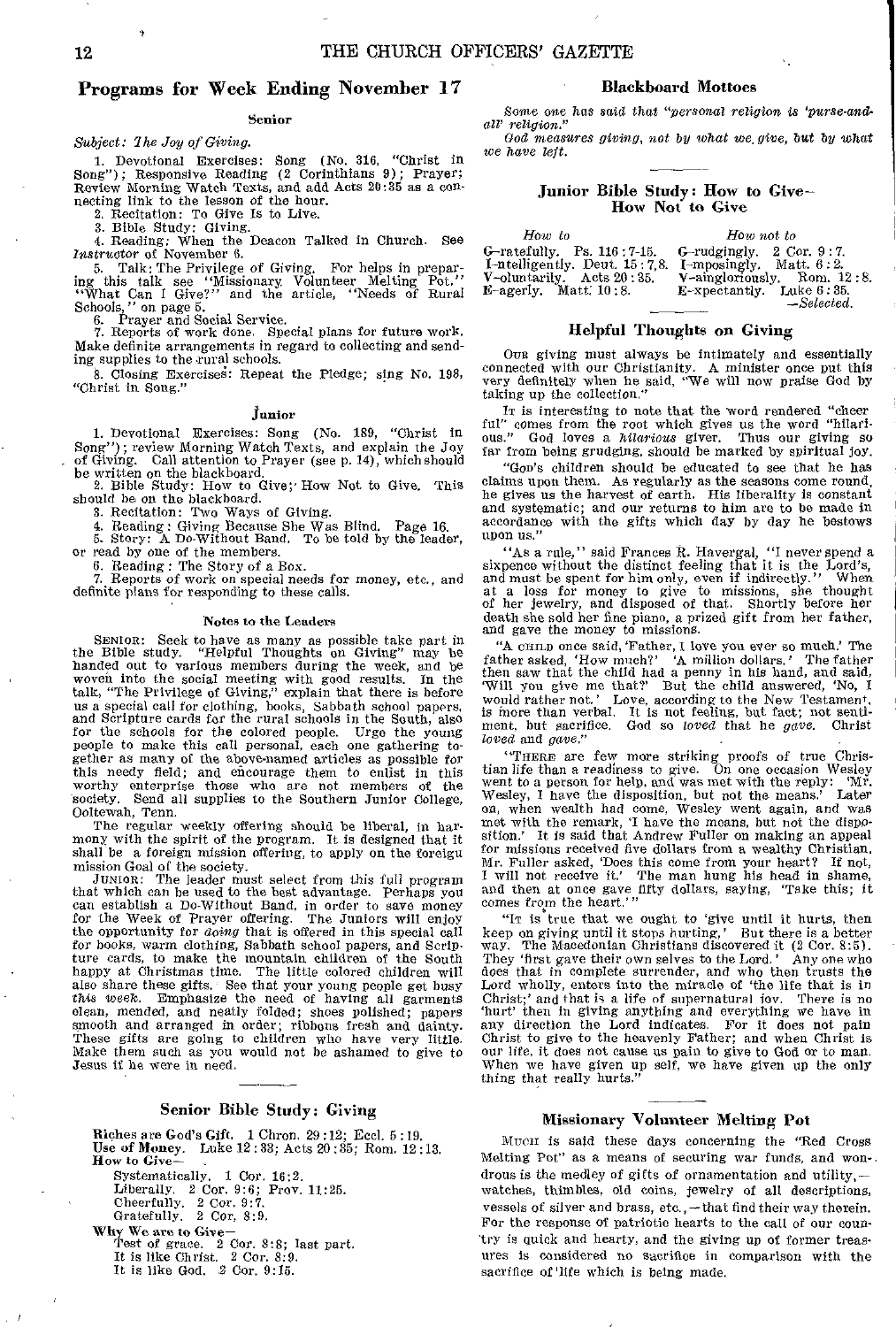The Christian warfare calls for the sacrifice of superfluous ornaments and objects from trunk and cupboard. Our heroes on the mission field are making enormous and constant sacrifices. Thousands are dying in heathen darkness because the Lord's treasury needs replenishing. Dear Missionary Volunteers, how deep is your patribtism for the heavenly country? Much gold and silver and brie-a-brae of various kinds is lying around Christian homes, which, if put into a melting pot, would turn in a goodly sum for missions. Designate a central place for the melting pot of your Missionary Volunteer Society, and see what a large accumulation will come in.

# A Do-Without Band

THERE were seven of them-girls in their teens, who formed one of those blessed "Do-Without Bands." It was something entirely new, this pledge to "look about for opportunities to do without for Jesus' sake;" but they were earnest Christian girls, so they organized with enthusiasm. Their first doing without was in their first meeting, One of the seven, Maggie, was honest enough to say, when the question was asked as to whether they would have a silver or bronze badge, that she ought not to afford a twenty-five cent one. So'the others decided to choose the bronze, which was only five cents, and save the twenty cents. And they had one dollar and twenty cents to begin with.

Alice is rich. Her self-denial reached in many directions. She often went without laces, and wore linen collars.<br>She hought, links thread, stockings, instead, of silk. She She bought lisle thread stockings instead of silk. She<br>manded her ald glores and went without a new pair. She mended her old gloves and went without a new pair. made thirty-five-emit embroidery answer when she had been used to paying fifty.

Carrie had less money. She never indulges in silk stockings nor high-priced embroidery. She used the buttons from an old dress for a new one, bought just half the usual amount of plush for the trimmings, and did without ribbons on her best hat.

Elsie never used expensive trimmings or feathers or flowers. She was a plain little body, but she did enjoy having her articles of the finest quality. So she bought an umbrella with a plain handle instead of a silver one, and a pocketbook which was good and substantial, but not alligator, and walked to school instead of going on the car, as was her custom.

Confectionery had been Mamie's extravagance. Once a week she went *without her* accustomed box of bonbons, and saved the money.

Peanuts and popcorn are Sadie's favorites. And as she began occasionally to do, without these, she was surprised to know by the amount she saved how much she had been spending.

Lottie went without sugar in her food, and without dessert one day in the week, and her mother allowed her what she thought they were worth.

All this and much more these young girls did, not without some sighs and some struggling that first month; but it gradually became easier to do without for Jesus' sake.

Their history would have remained unwritten but for Maggie, the youngest and poorest of them all. Her dress was plain, even to poverty. Fruit was a rare luxury on their table. Lace, embroidery, and fancy trimmings were not so much as thought of. As the days wore on, her heart was heavy; for there seemed absolutely no opportunity for her to do without, even for Jesus' sake. As she looked around her plainly furnished room, she could see nothing which any one would buy. Occasionally her mother had been in the hat't of giving her a penny to buy a doughnut to eat with the plain bread-and-butter lunch she always carried to school, But the times seemed harder than usual, and there was no opportunity to deny herself even the cake.

The child's heart ached as she read the pitiful story of need in homes so much poorer than her own, and going to her room she knelt and asked the Father to show her some way in which she could sacrifice 'something for him. As she prayed, her pretty pet spaniel came up and licked her hand. She caught *him up* and held him *in her arms, bursting* into a flood of tears. Many a time had Dr. Gaylord offered her twenty-five dollars for him, but never for a moment had she thought of parting with him. "I cannot, I cannot," she said, as she held him closer. She opened the door and sent him away. Then she lay on her face for more than an hour and wept, and struggled, and prayed. Softly and sweetly came to her the words, "God so loved the world, that he gave his only begotten Son."

"I suppose he loved his only Son better than I love Bright," she said. Hurriedly she called her pet and went away. When she returned, she held five new five-dollar bills in her hand. She put them in our "Do-Without" envelope, and sent them to the band with a brief note. She knew she could never trust herself to go and take the money. They might ask her where she got so much.

Three days went by. Maggie was strangely happy, though she missed her little playmate. The fourth day old Dr. Gaylord called. He had wondered if it was extreme poverty that had forced the child to part with her pet. Maggie never meant to tell him her secret, but he drew it out of her in spite of her resolution. He went home grave and thoughtful. In all his careless, generous life he had never denied himself so much as a peanut for Jesus' sake.

The next morning when Maggie answered a knock at the door, there stood Bright, wriggling and barking and wagging his tail. Attached to the dog's collar was a note from Dr. Gaylord, which read:

"My Dear Child: Your generosity has done for me what all the sermons of all the years have failed to do. Last night, on my knees, I offered the remnant of an almost wasted life to God. I want to join your band, and I want to begin the service as you did by doing without Bright. He is not happy with me. God bless the little girl who led me to Jesus."

So that "Do-Without Band" came to number eight. Every month Dr. Gaylord sends his envelope, and his "doing without" usually amounts to more than their "doing without" all put together.--*Mrs. A. C. Morrow*.

# To Give Is to Live

FOREVER the sun is pouring its gold On a hundred worlds that beg and borrow; His warmth he squanders on summits cold,

His wealth on the homes of want and sorrow;

- To withhold his largess of precious light Is to bury himself in eternal night.
	- To give is to live.

The flower blooms not for itself at all, Its joy is the joy that diffuses;

Of beauty and balm it is prodigal,

And it lives in the life it freely loses;

No choice for the rose but glory or doom,

To exhale or smother, to wither or bloom. To deny is to die.

The seas lend silvery rays to the land,

The land its sapphire streams to the ocean; Though heart sends blood to the brain *of command,* 

The brain to the heart its lightning motion; And over and over we wield our breath, Till the mirror is dry and images death.

To live is to give.

He is dead whose hand is not open wide To help the need of a human brother; He doubles the length of his lifelong ride Who of his fortune gives to another;

And a thousand million lives are his Who carries the world in his sympathies. To deny is to die.

*—Selected.*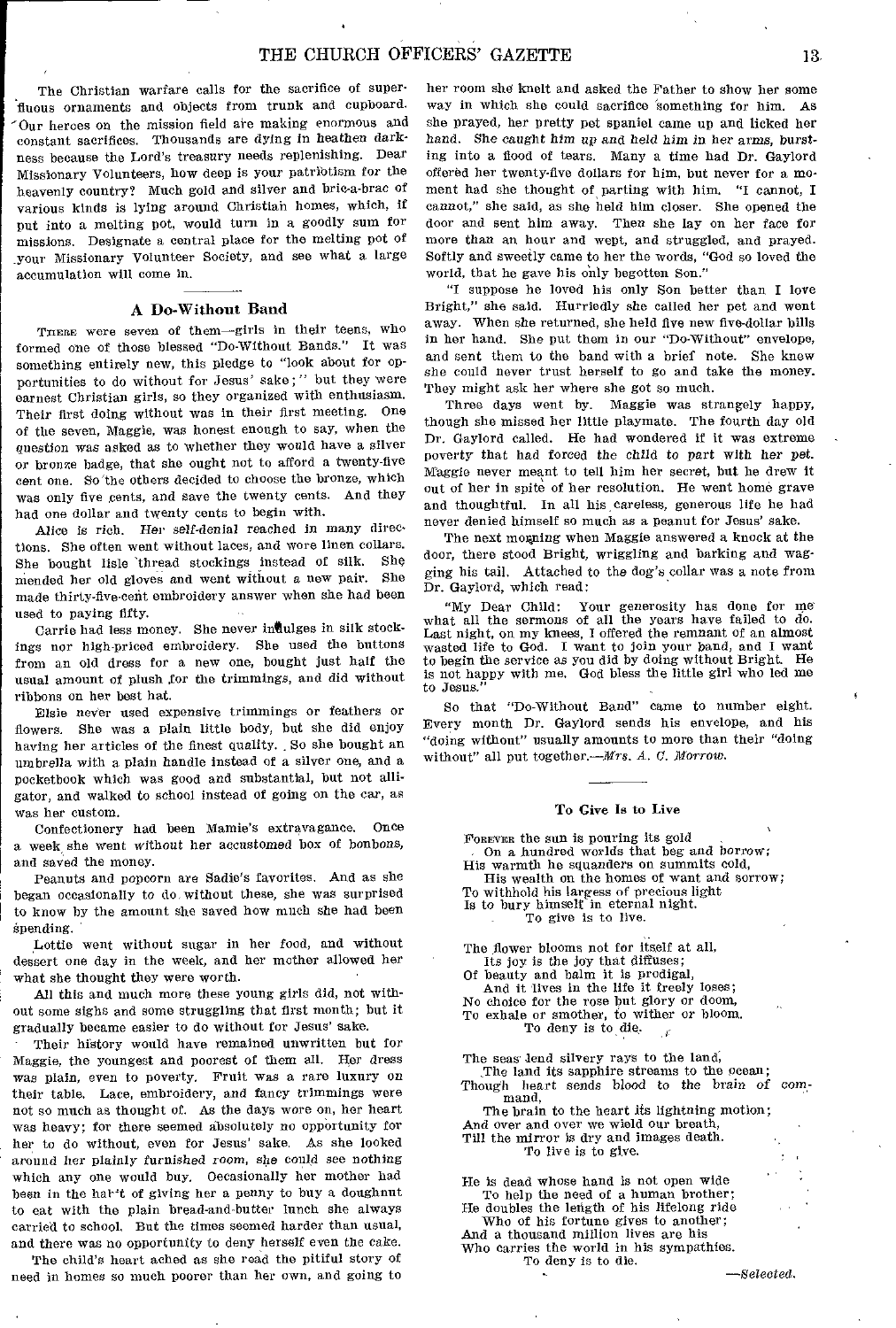TWO Ways of Giving

"IF I could find a dollar. " Said little Tommy Gill, "A lying by the roadside, / Or rolling down a hill, I'd send it to the heathen As fast as it could go; For they are needing money— My teacher told me so."

" I now can give a penny, " Said little Willie Pool, "And that will buy a paper To start a Sabbath school; I'd better give a penny, And give it right away, Than wait to find a dollar To give another day."

So Willie gave his penny; A *wish* gave Tommy Gill. Which do you think, now, children Did the dear Saviour's will? *—Selected.* 

# The Story of a Box

I'm only a box, but I've had quite a journey, and I want to tell you about it. Some of the academy people at Lodi, Cal., wanted to share their blessings with the children of a less-favored locality, so they gathered cards, books, pictures, and some garments and packed me up, and sent me by freight to St. Helena.

I was there overhauled; and I think I must have passed the examination all right, and been pronounced *sound,* for Dr. Magan took me under his care, and I traveled to Los Angeles. I wondered if my journey was done; but 0 no, for there I met Elder Andress, who kindly gave me a place on his ticket, and away we went toward the "Sunny South," and landed at Huntsville, Ala.

Surely, I thought, now they will give me to the children, but along came Brother W. C. White, and in his care I was whisked along to Chattanooga. On the way Brother White spoke to a man on the train, and in the conversation he found that the man was Mr. Martin, who owns the land on which is the Springdale School, near Rome, Ga., the place that I was bound for.

Would Mr. Martin see me on to Rome? Of course he would, and be glad to. I began to feel very important to have so many folks anxious to show me kindness. Mr. Martin, tacked me onto his ticket, and we reached Rome. He found a neighbor who took me out in his wagon, and gave me a night's lodging. The next morning two young men who are special friends of the school took me in the buggy and landed me on the front porch of the Springdale School.

Somehow I have lost a part of my fulness, but it is more blessed to give than to receive. Many little children were made happy with my cards and pictures. My books will go into the circulating library, and everyone of my "talents" will be used to bring hope and cheer to some one. While I am nothing but a missionary box, I have fulfilled my mission. Will you fulfil yours as well? W. C. WHITE.

# What Can I Give?

THE question which confronts each of *us* is : "What can I give?" Let us consider some of the things that others have given in the past. From all quarters of the broad land might arise fathers and mothers, saying, "I gave my child, forfeiting his care and the joy of his companionship in my old age; yet it only binds my heart the closer to this great work, that I have laid on the altar so precious a gift." Far out on the frontier, blazing the trails of missionary effort, stand the lonely monuments that bear witness to those who have given their lives for the spreading of the gospel of the kingdom; while many and increasing lights in the dark places of the earth mark the spots where men and women are daily giving their lives as living sacrifices that the work of the Lord may go forward in the earth.

Others may say, "We ourselves cannot go to distant fields, there to uphold the light of truth, but by our means' we can sustain those who are already there;" and from., their hands we may see a steadily increasing stream of silver and gold flowing into the treasury. Yet there is vastly more than this that may be given to missions—that must be given, if our gift is to be complete. We must give thought and study•to the mission fields, that we may intelligently and sympathetically realize the conditions with which our workers there must struggle. We must give of our prayers for the success of God's work and the preservation of the health of the workers, knowing that "effectual fervent prayer," here as elsewhere, "availeth much." Have any of us ever bankrupted ourselves in prayer for missions? I fear sometimes that prayer, the one thing that *cal,* rich and poor alike, can offer at all times, is the one thing we are too prone to forget.

In one or more of these ways it is the blessed privilege of each to aid; and surely there is no heart but deeply desires a part. May the time soon come when we all make this matter less of an incident in our lives, and more its regular business. It is possible for us to give thoughtlessly, carelessly, because it is customary, and we think others may expect it of us; but God forbid that this should be true of us. Rather may it be that we are making it an individual thing, giving for the love of the Lord and the advancement of his work in the earth—giving with a ready hand, and a willing mind, and a loving heart, ourselves and all that we have and are. EDITH STARBUCK.

# A Prayer

"DEAR Jesus, how wonderful thou art in thy love! I can understand why I should need thee and cling to thee, but dost thou indeed need me and cling to me? Am I necessary to thy happiness? and art thou hungering for me to come nearer? Forgive me that I have so often failed to measure thy love aright, and that I have slighted it. Make me thy friend even as thou art my friend. For, 0 Jesus Christ, I do need thee; and if thou dost need me, then am I blessed indeed. Amen."

# Programs for Week Ending November 24

"For blessings of the fruitful season, For work and rest, for friends and home, For the great gifts of thought and reason To praise and bless thee, Lord, we come."

THE special Thanksgiving program will be left for each society to arrange. A few suggestions may be helpful.

Tasteful decorations, such as plants and flowers, and perhaps baskets of fruit prepared for distribution among the needy, always help to produce an atmosphere which will suggest Thanksgiving. An appropriate motto might also be written on the blackboard.

It would be fitting to have a bright, animated song service, selecting songs expressing the joyful spirit of praise and thanksgiving. A bit of special music would also be appreciated, and add flavor to the program.

One of the many beautiful thanksgiving psalms may be chosen to be read 'responsively or in concert as a Scripture lesson, A praise service should also be made a part of the meeting. "Thoughts for Thanksgiving," given out during the week for members to study, will help to add variety and interest to the testimonies.

A Thanksgiving story and a recitation are furnished for use in the Junior meeting. The *Instructor* and *Review,*  also the *Signs of the Times* and other of our papers will contain material which may' be used to good advantage in the Senior program.

The desire to share one's blessings is especially strong at this glad season of the year. Each member might be asked to bring to the meeting the clothing, books, and papers collected for the Southern schools, and arrangements be made for sending them during Thanksgiving week. Plans may also be laid for the distribution of baskets of food on Thanksgiving Day. It would be a good plan to have a committee appointed to visit the poorer sections of the community, to search out the families in need of help. *Thanksgiving* in *acts!* This is well-pleasing to the Lord.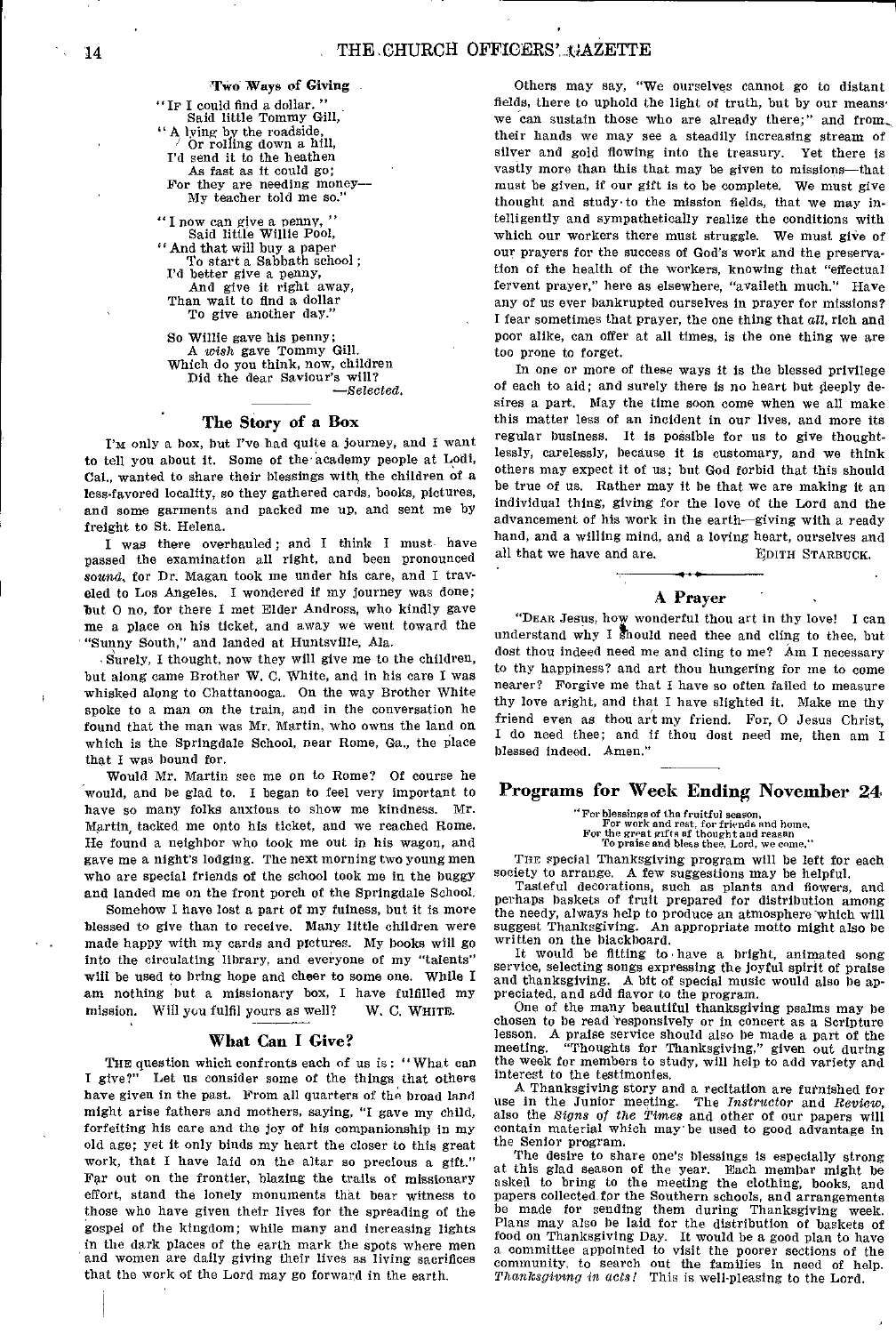# Olaf's Thanksgiving

THE paper boy was late.

Nelson strained his eyes to peer through the gathering dusk as far as the corner below. Why didn't Olaf come? Oh, there he was! No, it was only Sammy Sweeney with a basket! Well, that was Olaf anyway! Nelson could not be mistaken in the lithe little figure that ran up the Harbour steps so nimbly. He would deliver four papers before he reached Nelson's home, and the small boy *in* the bay window watched the other boy as he raced back and forth across the street. He was *almost* there ! Nelson ran to the door.

"Hello, Olaf!" he called.

"Hello, Nelson." was the cheery response. "Want your paper left here tomorrow night just the same?" as he handed out the *fresh* sheet.

"'Course," answered Nelson. "Why?"

"Some of the folks are going away for Thanksgiving, and want theirs left at the neighbors'—that's all; didn't know but you would."

"Oh, we can't go to Thanksgiving, 'cause grandpa and grandman are in Italy! Are you going to your grandpa's for Thanksgiving dinner, Olaf?"

The boy shook his head, "I haven't any," he said.

"Not any grandpa! And not any grandma, either?" "No,'

"It's too bad! I'm awful sorry," and Nelson's little face grew sober. Then a smile lighted it. "But you'll have pie, and tarts, and ice cream *just* 'e .same; so that'll be something, and help to make up for your grandpa and grandma."

"Guess I shan't have many o' those," Olaf said, with a short laugh.

"Why not?" was the wondering query from Nelson.

"Cost too much for such as us. I can't earn 'em."

"Can't your papa get them for you?"

Again Olaf shook his head, and the words were slow in coming. "There isn't anybody now but Maggie and me, and Maggie is only fourteen. All she earns is what Mrs. Roosa pays her for tending the baby. Then I have two paper routes, and I do errands. And we have to pay rent and buy coal and oil, and things to eat. Ain't much left for clo'es—or ice cream!" and he smiled queerly as he looked at Nelson.

Nelson did not quite understand, but he said, "I'm sorry." "That's all right; we get along," Olaf responded brightly.

"Good-by!" and he was across the street.

Nelson ran upstairs to mamma.

"Why can't we ask him and Maggie here Thanksgiving?" he begged.

"0, my dear, I don't knoW! He may not be the kind of boy  $-$ "

"He is a 'real nice, kind boy!" Nelson broke in. "And I guess his sister's nice, too. She has to be, or I'm very sure Mrs. Roosa wouldn't let her take care of her little baby."

The next night Nelson awaited Olaf's coming with eager impatience, and as soon as his invitation had been given and accepted, he sped straight to mamma's room.

"They're coming!" he cried. "He says they haven't any good clothes to wear; but I told him we shouldn't mind, and we wouldn't dress up either. And, oh, you ought to have seen him! He laughed all over, he was so glad!"

That Thanksgiving dinner was a treat such as the orphan brother and sister had never before known, and Nelson scarcely realized what he was eating himself, so bent was he on his guests' enjoyment of the feast.

Maggie more than bore out Nelson's belief that she must be "nice," and she won the heart of her hostess by her sweet, womanly ways.

After bidding his *friends* good-by, Nelson's eager questioning summed up his own delight.

"Did you ever have such a good time, papa, in all your life? And wasn't it fun to see them *eat?"—Emma C. Dowd.* 

# Thanksgiving

## (Junior Recitation)

From the coast of dear New England, Where Atlantic's billows beat, To the farm.lands in the valleys, Nestling at the mountain's feet, Sounds the harvest call of autumn, Come, ye thankful people, come! Slacken all the whirling spindles ! Bid the clamoring wheels be dumb! Come, ye thankful, lift your voices In a song of grateful praise; As when first the Pilgrim chorus Echoad forth in olden days, 'Tis the same sky arches over

Old Atlantic's tossing foam

As when through the pathless forest Rose the first glad "harvest home."

Past and present, still the spirit Of that brave New England band Hovers over vale and hilltop,

Breathes *through* all our native land. One and all, let us assemble,

Grateful for God's tender care;

Let the glad Thanksgiving chorus Mingle with each fervent prayer.

*—Martha J. Hawkins.* 

# Thoughts for Thanksgiving

(These "thoughts "are taken from differentiesues of the *Christian En- deavor World)* 

THANKSGIVING *is a good thing;* thanksliving is a better. PRAISE is the rent we owe to God, and the larger the farm, the greater the rent. The Lord has many fine farms from which he receives but little rent.

WE can say "Thank you," by *trusting God.* He wants to be trusted. We dishonor him when we fear in face of his assuring promises. What father likes to hear his child whine after the child has been told that all is well?

FEELINGS of thankfulness keep the heart bright and happy. Florence Nightingale tells us, in her "Notes on Nursing," that patients in the hospitals turned toward the light. We all feel the attraction of a soul that never grumbles, but always finds occasions of praise. The habit is catching, for we all want to be happy.

A THANKSGIVING meeting *should* always be a joy meet. ing, because thanksgiving implies joy, and joy implies A father is pleased when he sees his children happy, and their pleasure is all the thanksgiving he desires. God wishes us to be supremely glad, and then we are glad to remember him, the source of all joy.

Do life's disagreeable tasks to the *strains of* music. A lady visiting a friend heard a clear voice singing in the cellar. By and by a youth came up, laughing. "You see, I don't like to shovel ashes one bit, so I always tune up when it has to be done," he said. "It seems to make the job shorter and easier." Should we not give thanks that we are able to do even disagreeable tasks?

WE ask God for courage, but when he sends us the occasion for courage in order that we may exercise bravery, the only way in which he can answer our prayer, apparently,—we forget to thank him for that. Or we ask him for patience; and then, when annoyances come, we forget to thank him for them—the answer to our prayer. Our dull minds, are not alert enough.

A *MISSIONARY* in China lost his ordinary happy feeling, Nothing seemed right to him. He prayed, but the clouds re-<br>mained. He read the Bible but *no* light came. His mind<br>seemed dark, weary. clouded. One night he visited a mission hall in Shanghai. On the wall he noticed a text, "Try, *Praising."* He said, "That is God's message for me." He began to praise God for his goodness, and the light dawned once more.

A LITTLE girl had saved three children from being burned- to death in a fire in Brooklyn. In doing so she was frightfully burned herself. The doctors said that to save her they must have thirty inches of skin from the body of a healthy person, and gratt it on the girl's burns. When of a healthy person. and graft it on the girl's burns. When the father of the children who had been saved heard this, he immediately offered himself to the doctors. "She saved  $my$  children," he said; "this is the least that I can do." That was thankfulness.

ł.